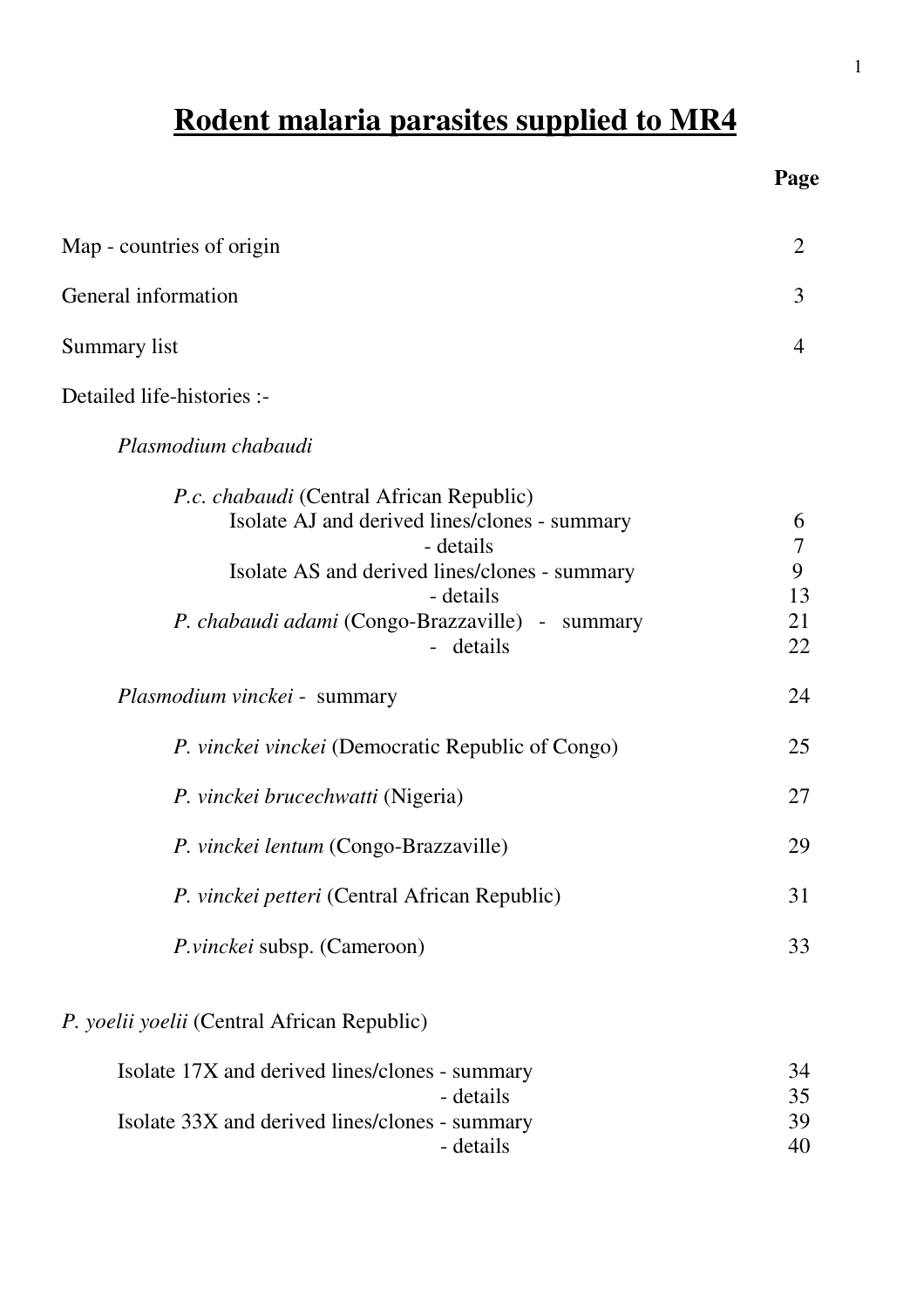# Rodent malaria species - countries of origin

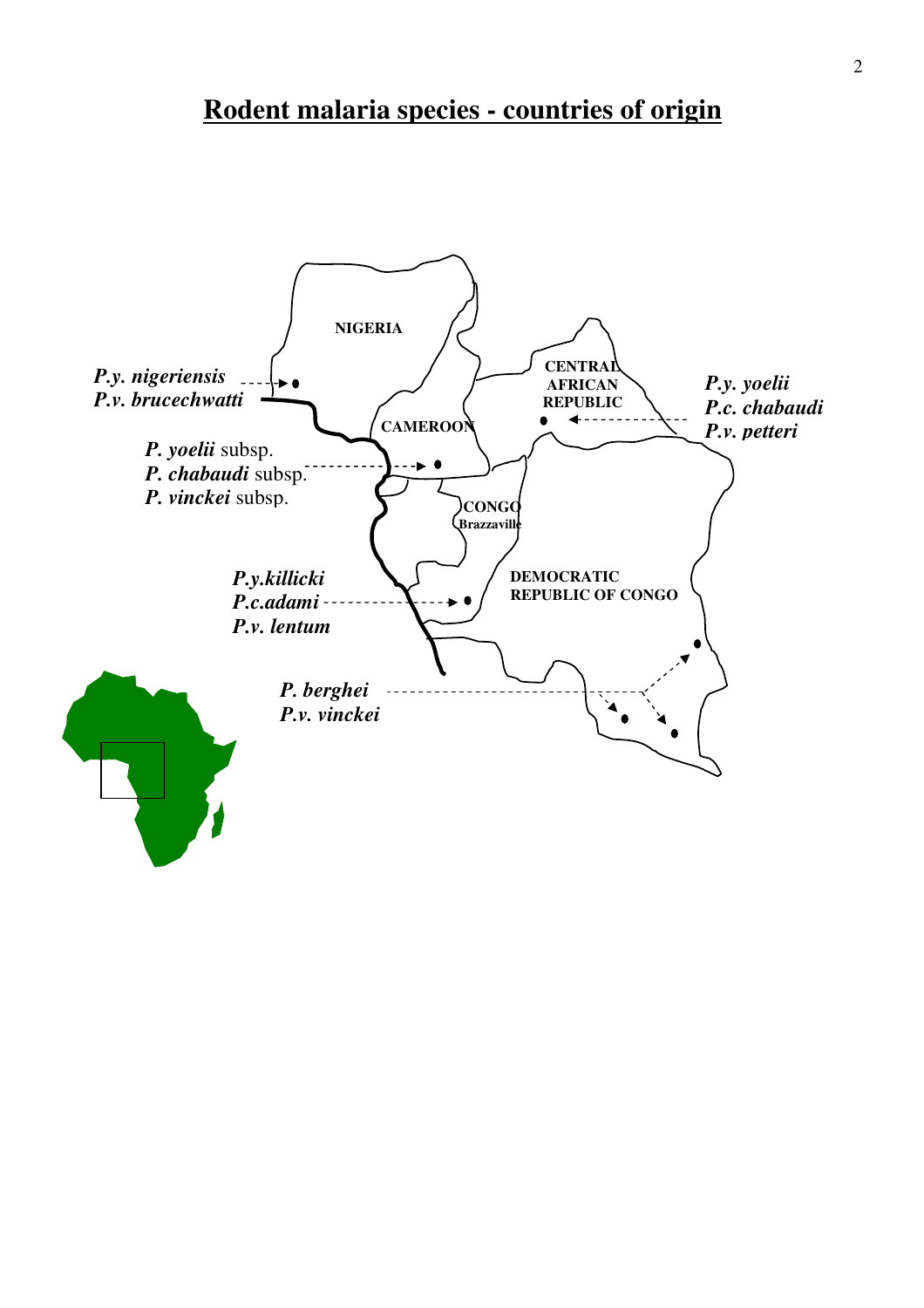### General information

#### Isolates, lines and clones

An isolate is a sample of parasites collected from a wild-caught animal on a unique occasion. An isolate may contain more than species of parasite, and more than one genetically distinct clone of a given species.

A line refers to parasites which have undergone a particular passage or treatment. Parasites in a line usually have certain characteristics in common, but are not necessarily genetically identical.

A clone is an infection derived in the laboratory from a single haploid parasite, usually an asexual blood form, or sometimes a sporozoite.

#### Mixed species infections

Note that the majority of wild-caught rodents have been found to contain mixed infections of more than one species. It must be assumed, therefore, that uncloned isolates may contain such mixtures, even after prolonged passage through laboratory animals.

#### Numbering of stabilates

For historic reasons, different types of numbering system are used for denoting deep-frozen stabilate material. In general, recent samples are denoted according to their rodent passage number, while older stabilates have a simple number unrelated to passage.

#### Parasites sent to MR4

Parasites which have been supplied to the Malaria Reference and Research Reagent Resource Center (MR4) (American Type Culture collection) are indicated in the lifehistories by red boxes, together with their MR4 accession numbers. Note that these accession numbers are uniquely allocated by MR4, and do not correspond with Edinburgh stabilate or passage numbers.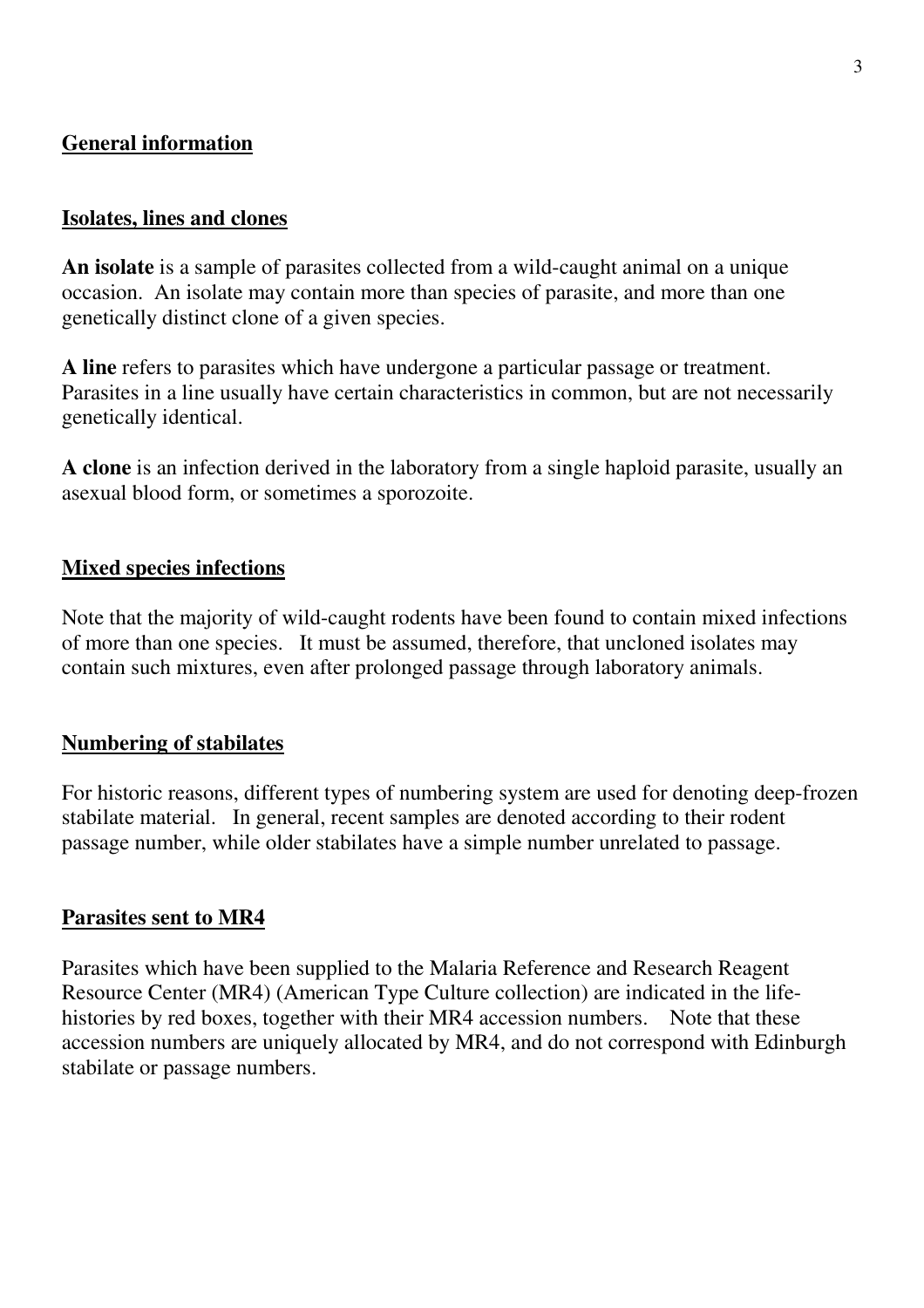## Parasites sent to MR4 - 2005

### Plasmodium chabaudi

#### P.chabaudi chabaudi (Central African Republic)

| AJ         | uncloned isolate                                                  |
|------------|-------------------------------------------------------------------|
|            | $A$ J3030/12 (= $AI(MJM)$ clone derived from isolate AJ           |
| 96AJ15     | clone derived from isolate AJ                                     |
|            |                                                                   |
| AS         | uncloned isolate                                                  |
|            | AS8793/3 (=AS(MJM) clone derived from isolate AS                  |
| AS(sens)   | clone derived from isolate AS                                     |
| AS(Pyr1)   | pyrimethamine-resistant clone derived from clone AS(sens)         |
| AS(50S/P)  | sulfadoxine-pyrimethamine resistant clone derived from $AS(Pyr1)$ |
| AS(3CQ)    | chloroquine-resistant clone derived from $AS(Pvr1)$               |
| AS(30CQ)   | highly chloroquine-resistant clone derived from $AS(3CQ)$         |
| AS(15MF/3) | mefloquine-resistant clone derived from $AS(3CQ)$                 |

#### P.chabaudi adami (Congo-Brazzaville)

| 15DS12 | clone derived from isolate DS (408XZ) |
|--------|---------------------------------------|
| 19DK23 | clone derived from isolate DK (556KA) |

### Plasmodium vinckei

### P. vinckei vinckei (Democratic Republic of Congo)

| v 52<br>uncloned isolate |
|--------------------------|
|--------------------------|

v 67 uncloned isolate

#### P. vinckei brucechwatti (Nigeria)

| N48 | uncloned isolate |
|-----|------------------|
|     |                  |

1/69 uncloned isolate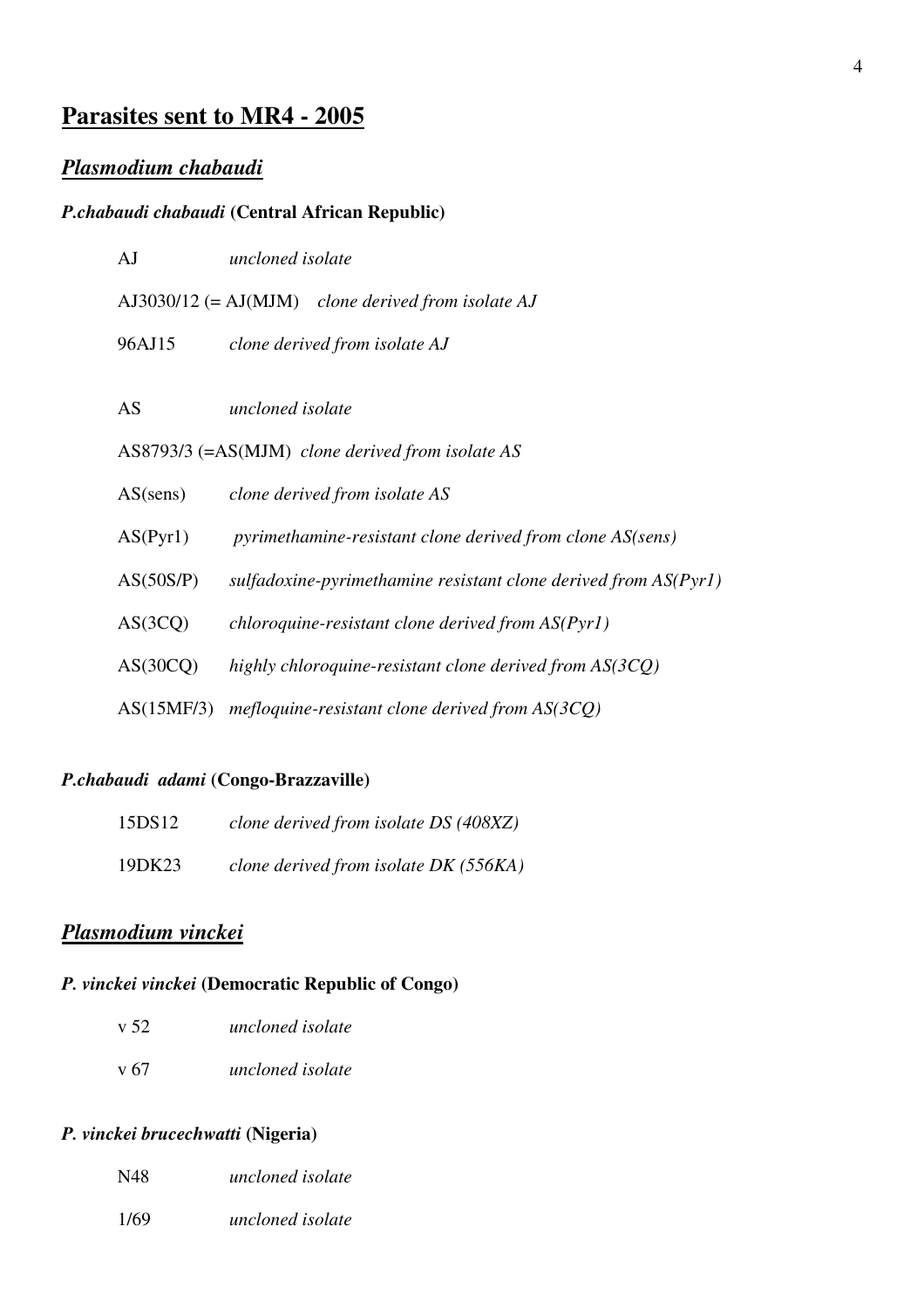#### P. vinckei lentum (Congo-Brazzaville)

| 15DS30 | clone derived from isolate DS (408XZ) |  |
|--------|---------------------------------------|--|
|--------|---------------------------------------|--|

170L uncloned isolate

#### P. vinckei petteri (Central African Republic)

| clone derived from isolate BS<br>4BS <sub>2</sub> |
|---------------------------------------------------|
|---------------------------------------------------|

197CR27 clone derived from isolate CR

#### P. vinckei subsp. (Cameroon)

8EL8 clone derived from isolate Esekam IV

### Plasmodium yoelii

#### P. yoelii yoelii (Central African Republic)

| 17X      | uncloned isolate                                                |
|----------|-----------------------------------------------------------------|
| 17XA     | clone derived from isolate 17X                                  |
| 17X(Pr1) | pyrimethamine-resistant clone derived from isolate 17X          |
| YM       | virulent clone derived from isolate 17X                         |
| 33X      | uncloned isolate                                                |
| 743C1    | clone derived from isolate 33X                                  |
| 33X(Pr3) | pyrimethamine-resistant virulent clone derived from isolate 33X |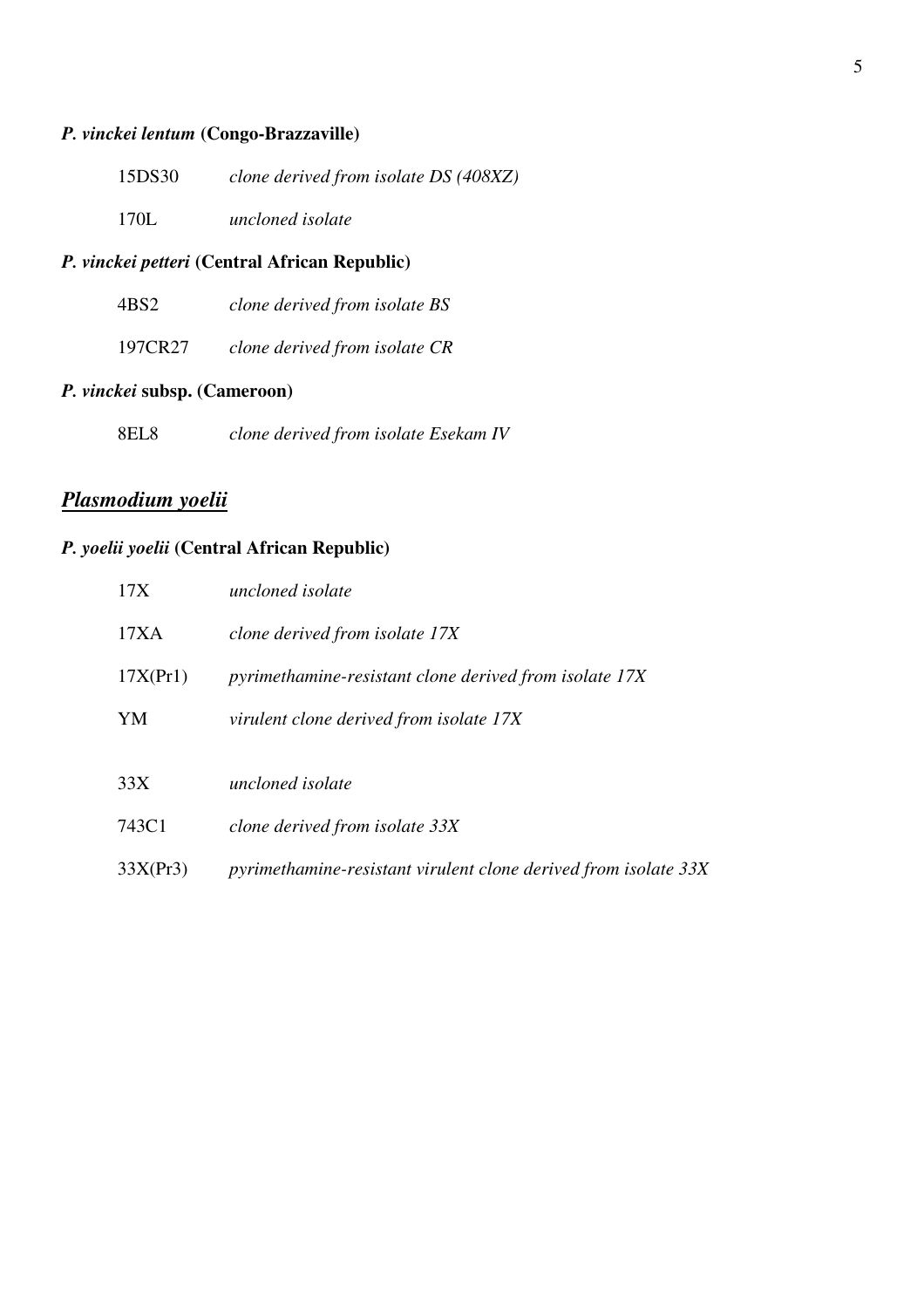### Isolate AJ and derived clones, sent to MR4

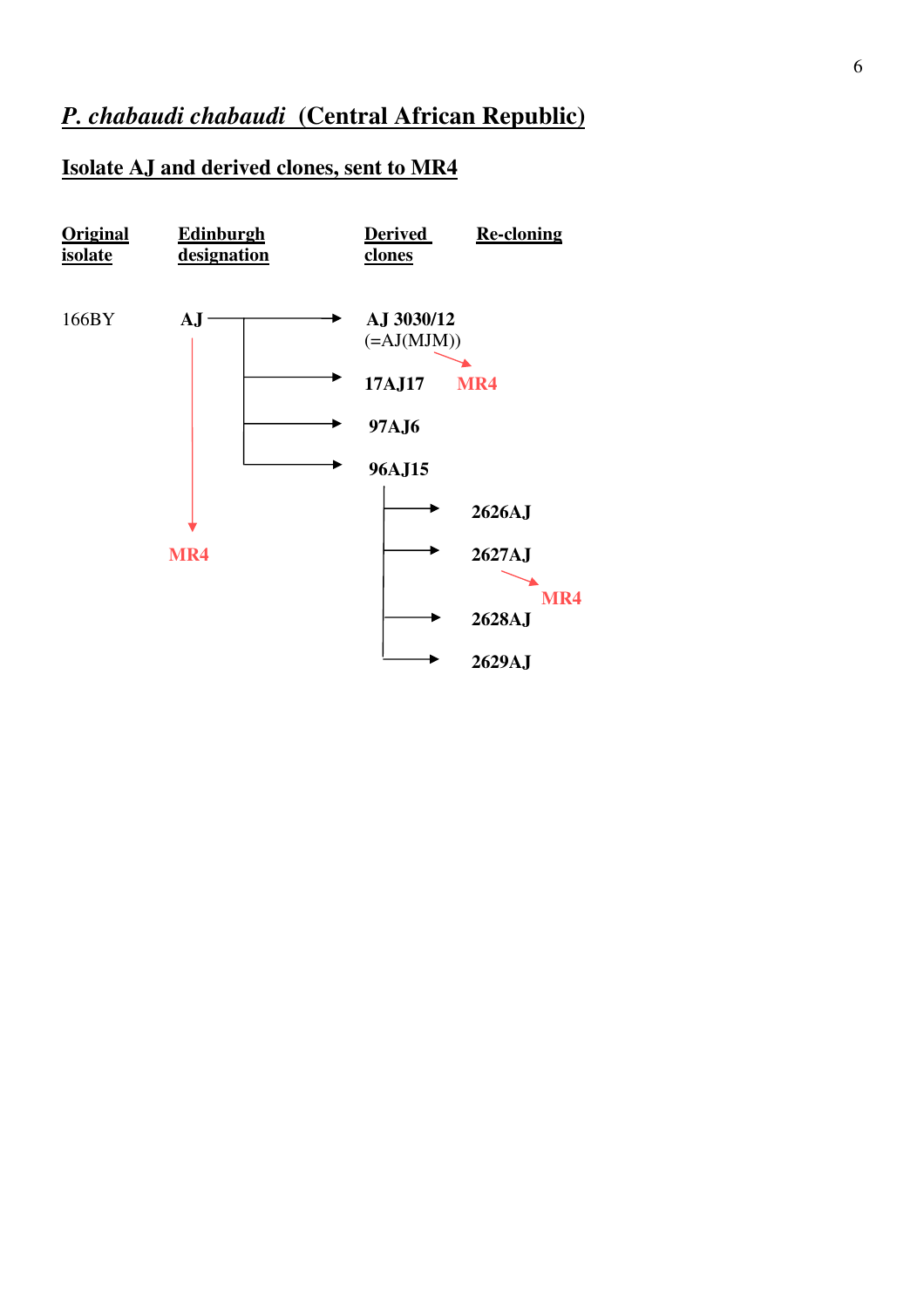**Isolate AJ** (*P.c. chabaudi* and *P.v. petteri* visible)

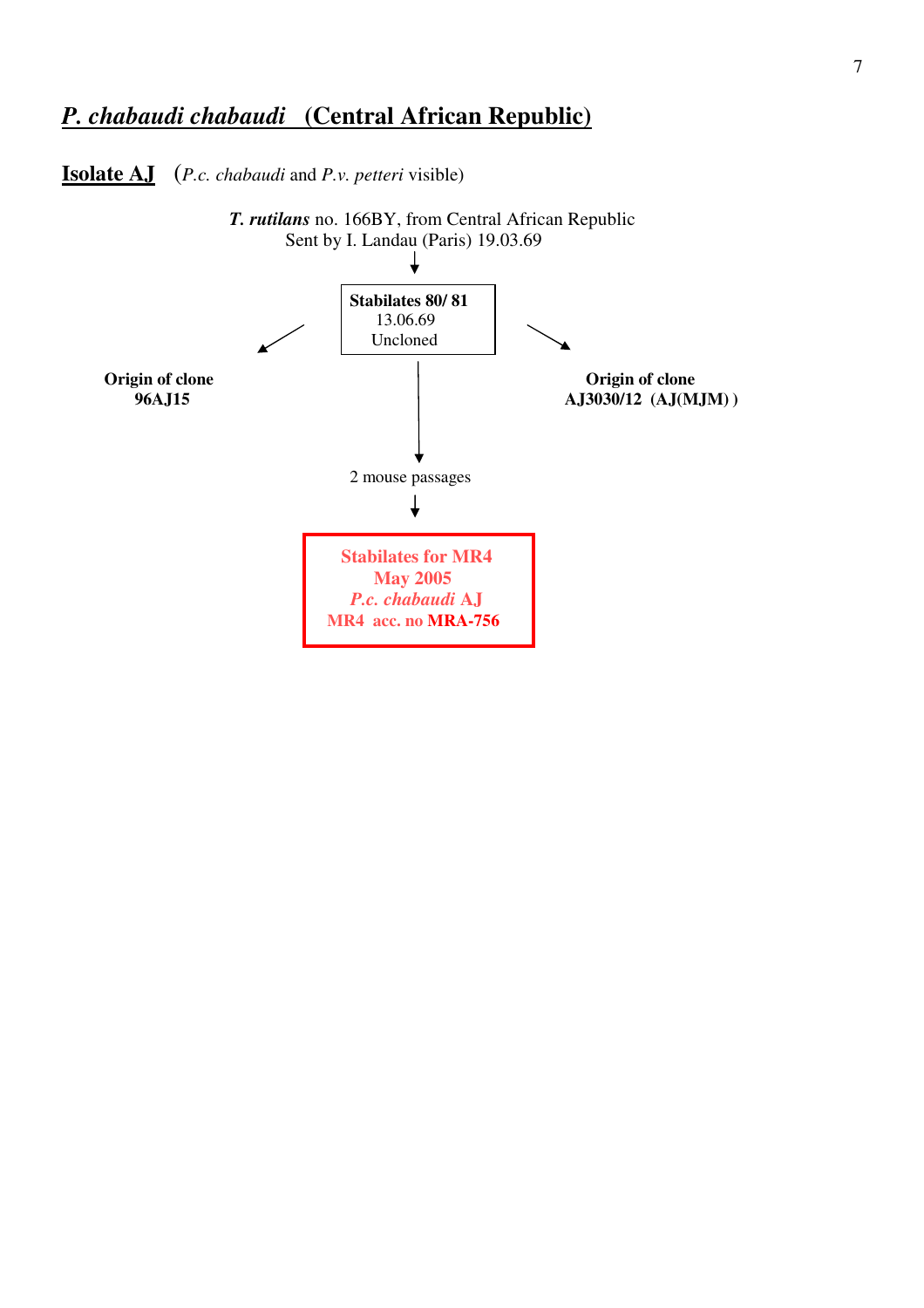#### Clone 3030AJ12 (=AJ(MJM))

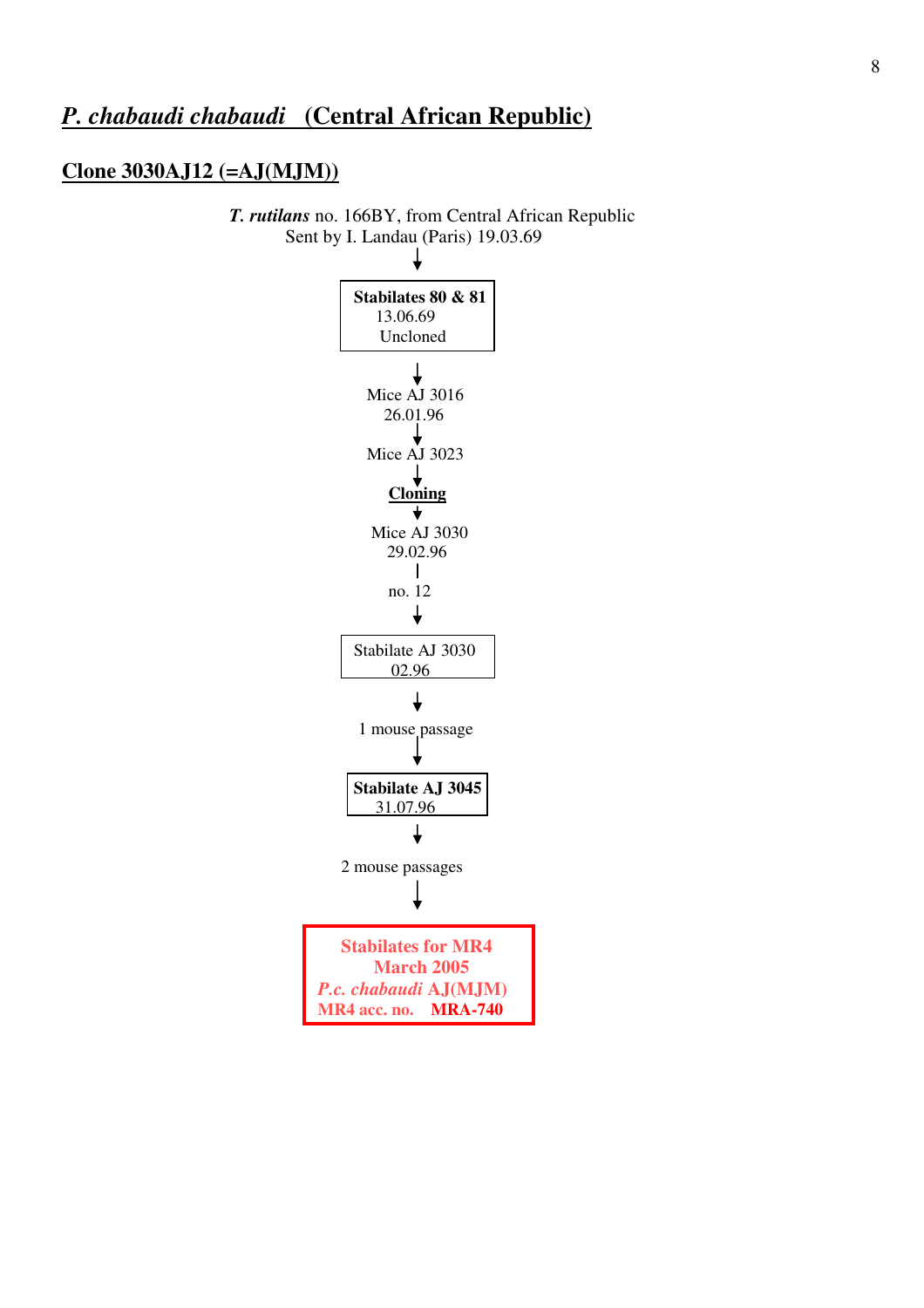#### Clone 96AJ15

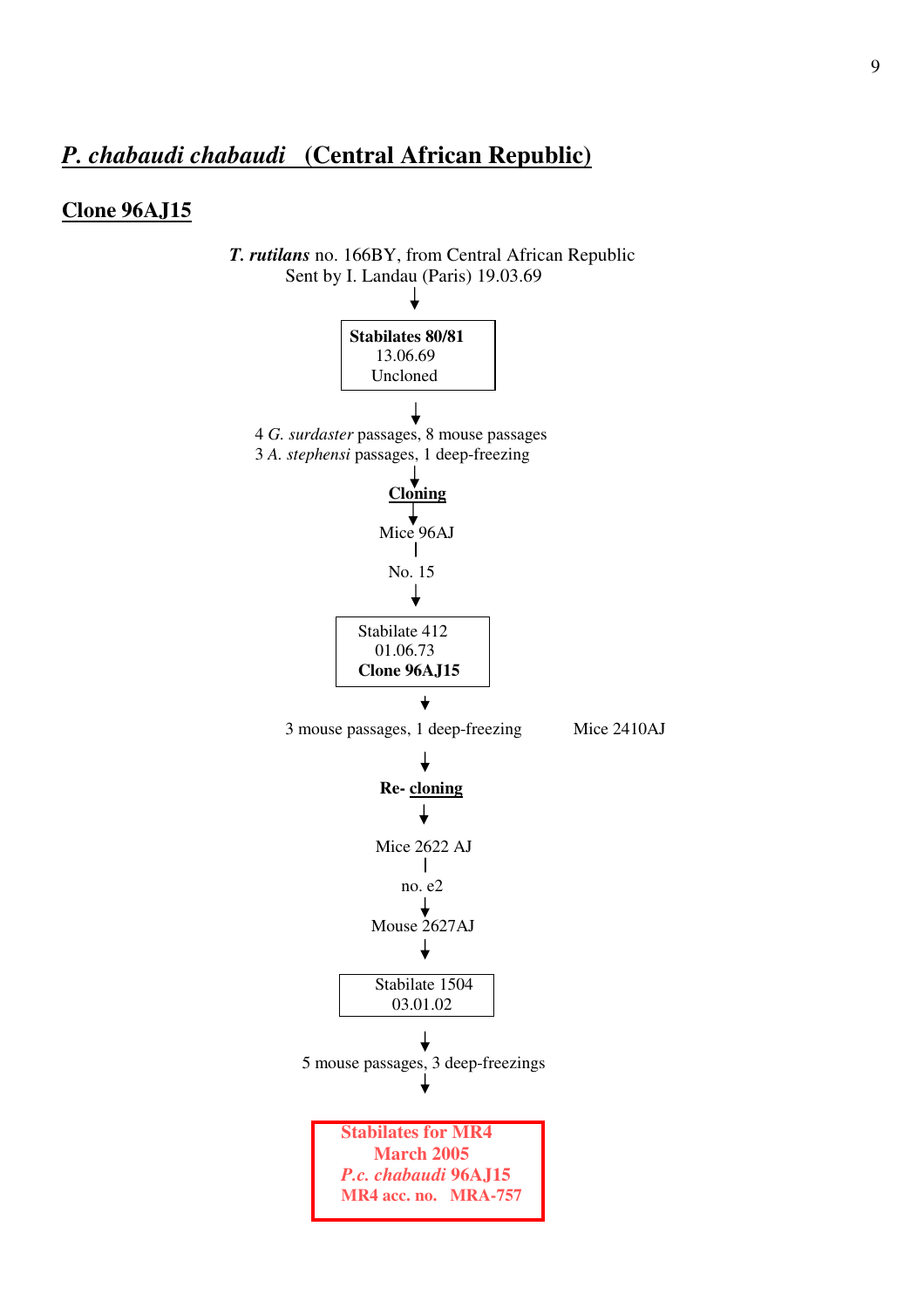## Isolate AS and derived drug-sensitive clones, sent to MR4



MR4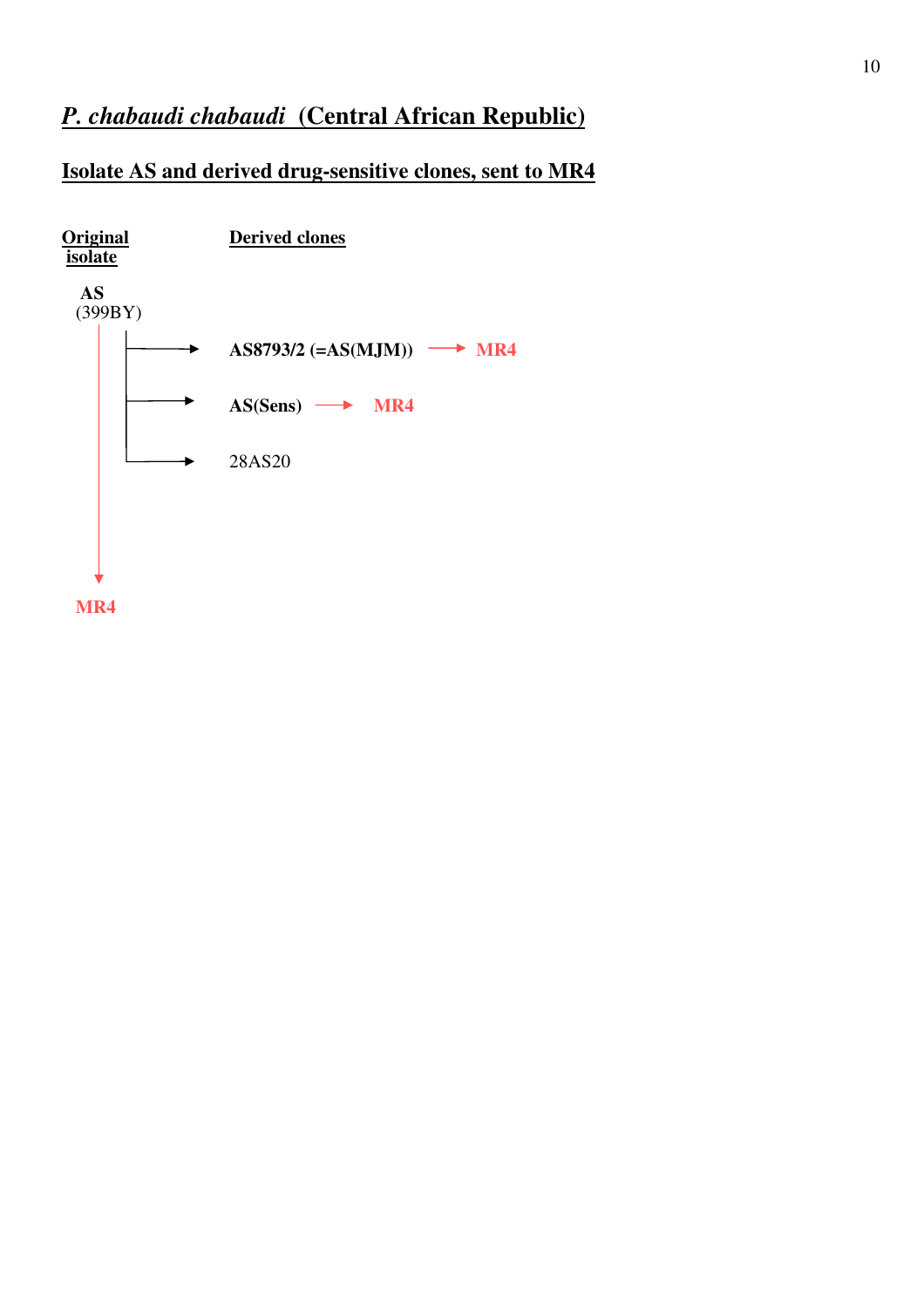### Isolate AS and derived clones resistant to pyrimethamine and to pyrimethamine/sulfadoxine (S/P), sent to MR4

| <b>Original</b>      | <b>Derived clones</b>        |                      | <b>Response to:-</b> |                                              |
|----------------------|------------------------------|----------------------|----------------------|----------------------------------------------|
| <b>isolate</b>       |                              | <b>Pyrimethamine</b> | <b>Sulfadoxine</b>   | <b>Sulfadoxine</b><br>pyrimethamine<br>(S/P) |
| <b>AS</b><br>(399BY) |                              |                      |                      |                                              |
| MR4                  | AS(Sens)<br>MR4              | Sensitive            | <b>Resistant</b>     | Sensitive                                    |
|                      | $\blacktriangleright$ 42AS37 | Resistant            | Not tested           | Not tested                                   |
|                      | AS(Pyr1)<br>MR4              | <b>Resistant</b>     | Sensitive            | Low resistance                               |
|                      | AS(50S/P)<br>MR4             | <b>Resistant</b>     | Low resistance       | <b>Resistant</b>                             |
|                      | AS(75S/P)                    | <b>Resistant</b>     | Low resistance       | <b>Resistant</b>                             |
|                      | AS(Pyr2)                     | <b>Resistant</b>     | Not tested           | Not tested                                   |
|                      | AS(Pyr3)                     | <b>Resistant</b>     | Not tested           | Not tested                                   |
|                      | AS(Pyr4)                     | <b>Resistant</b>     | Not tested           | Not tested                                   |
|                      | AS(Pyr5)                     | <b>Resistant</b>     | Not tested           | Not tested                                   |
|                      | AS(Pyr6)                     | <b>Resistant</b>     | Not tested           | Not tested                                   |
|                      | AS(Pyr7)                     | <b>Resistant</b>     | Not tested           | Not tested                                   |
|                      | AS(Pyr8)                     | <b>Resistant</b>     | Not tested           | Not tested                                   |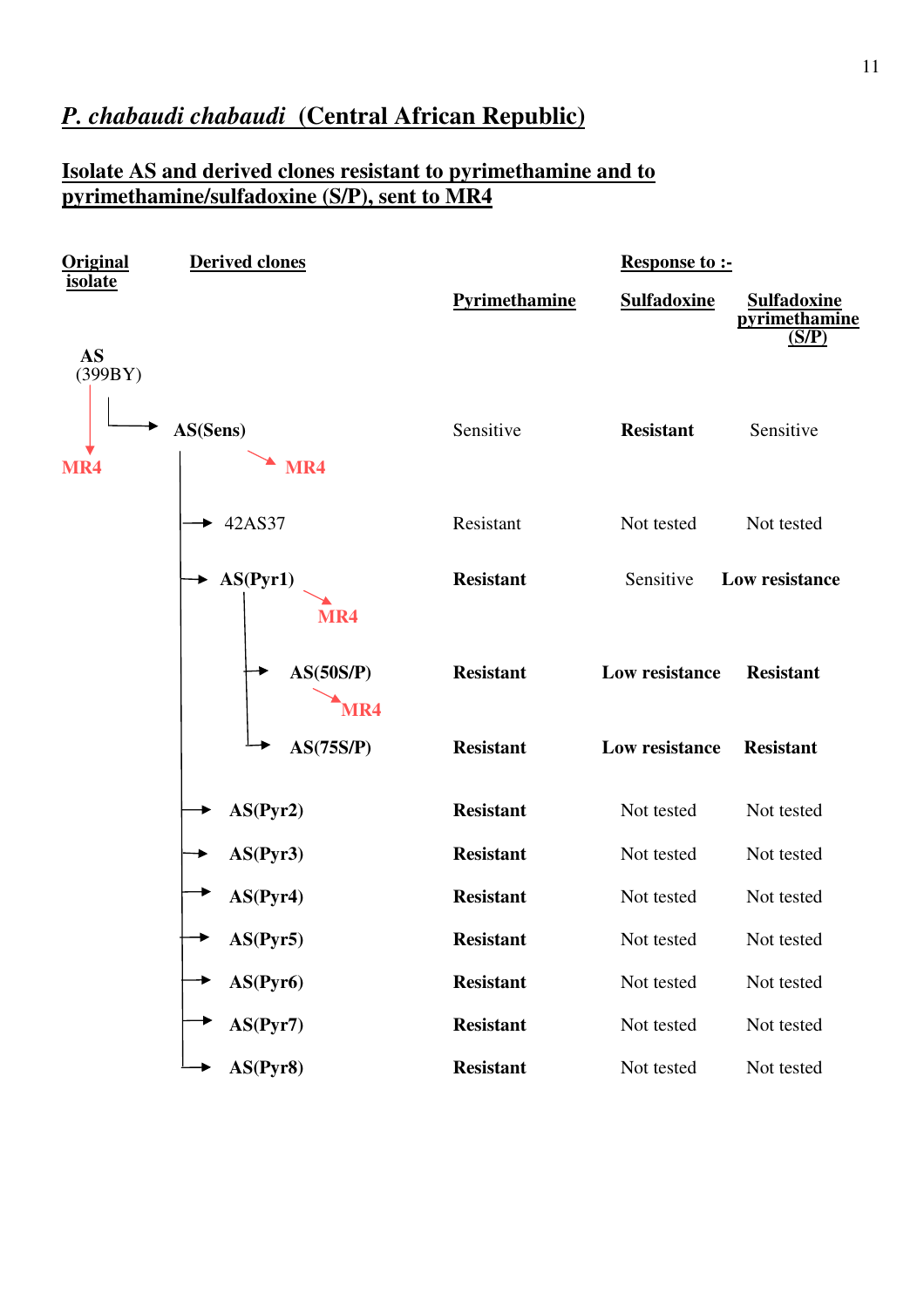### Isolate AS and derived clones resistant to chloroquine and to mefloquine, sent to MR4

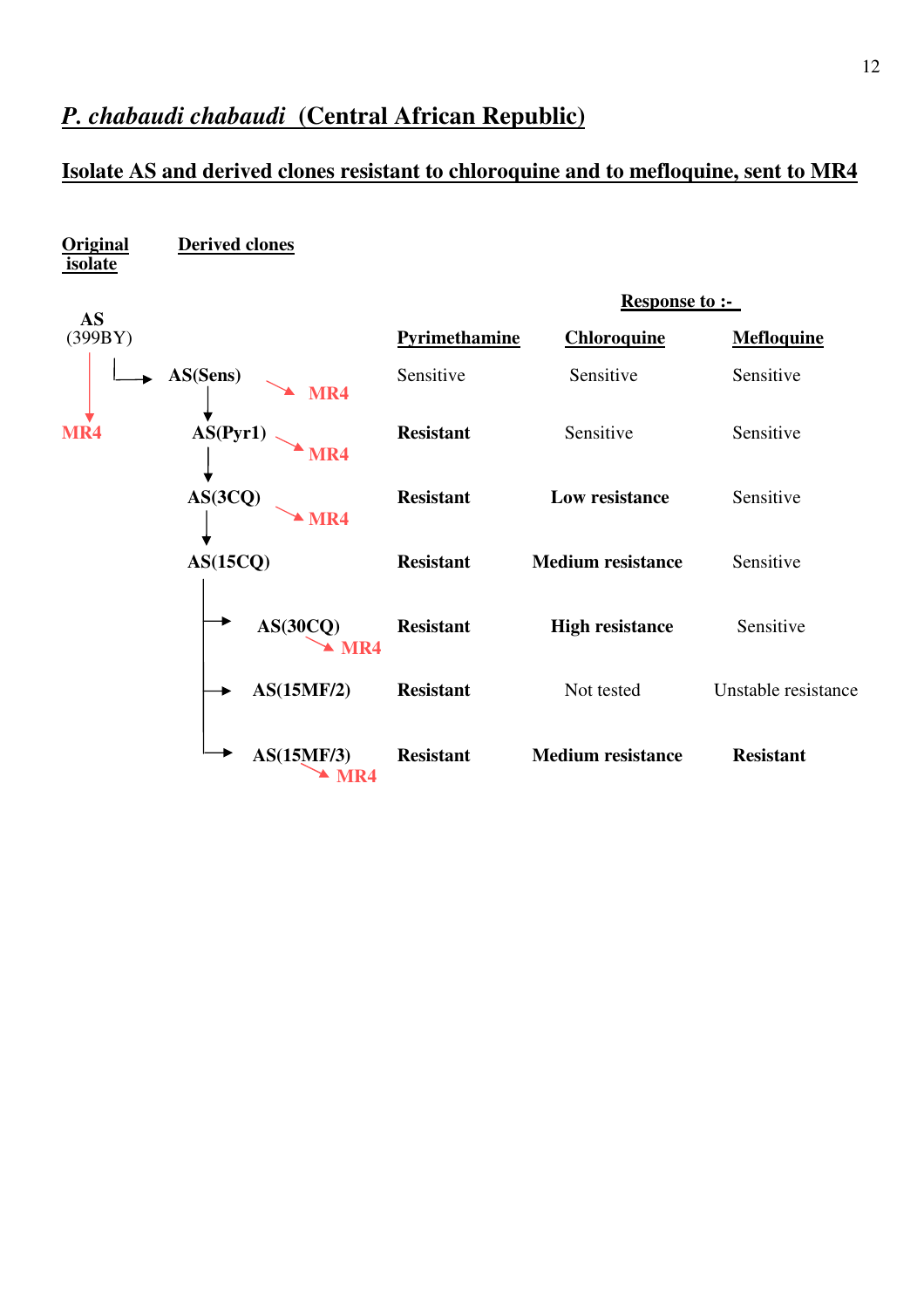**Isolate AS** (only *P.c. chabaudi* visible)

 Thamnomys rutilans 399BY from La Maboké field station, CAR. Captured by Y. Boulard. Arrived Edinburgh 18.04.69

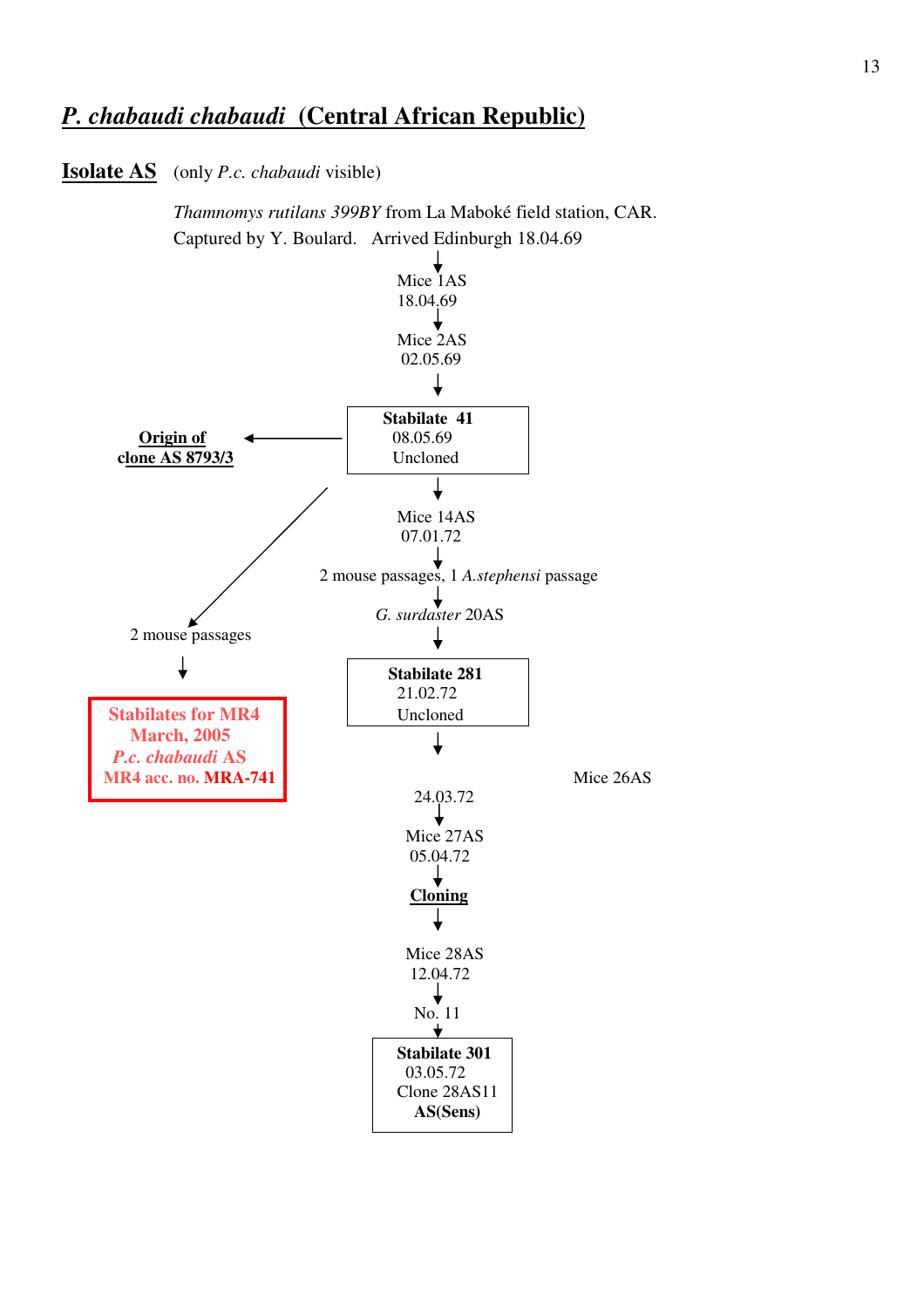#### Clone AS 8793/3 (=AS(MJM))

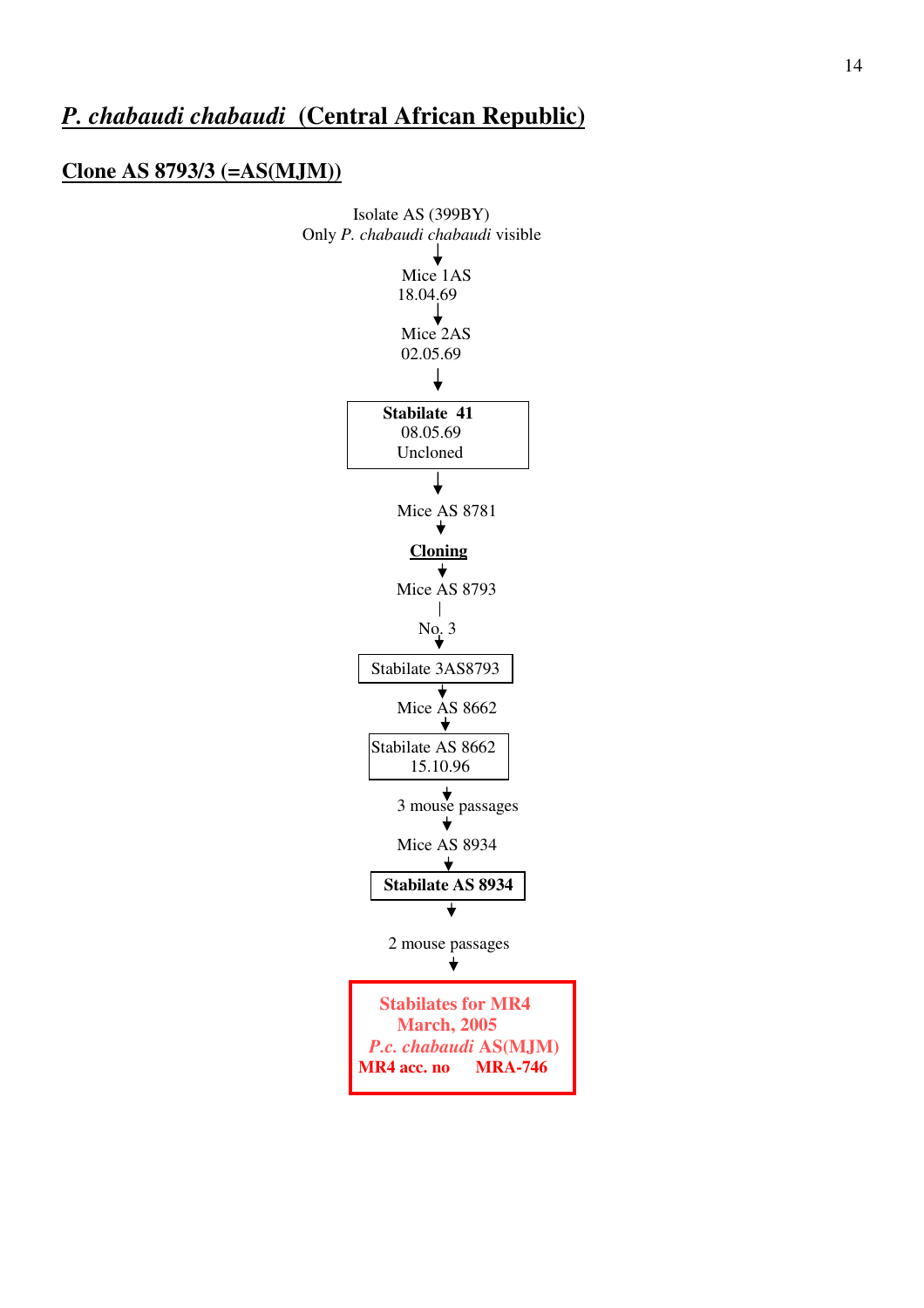#### Clone AS(Sens)

For previous history, see uncloned isolate AS (399BY)

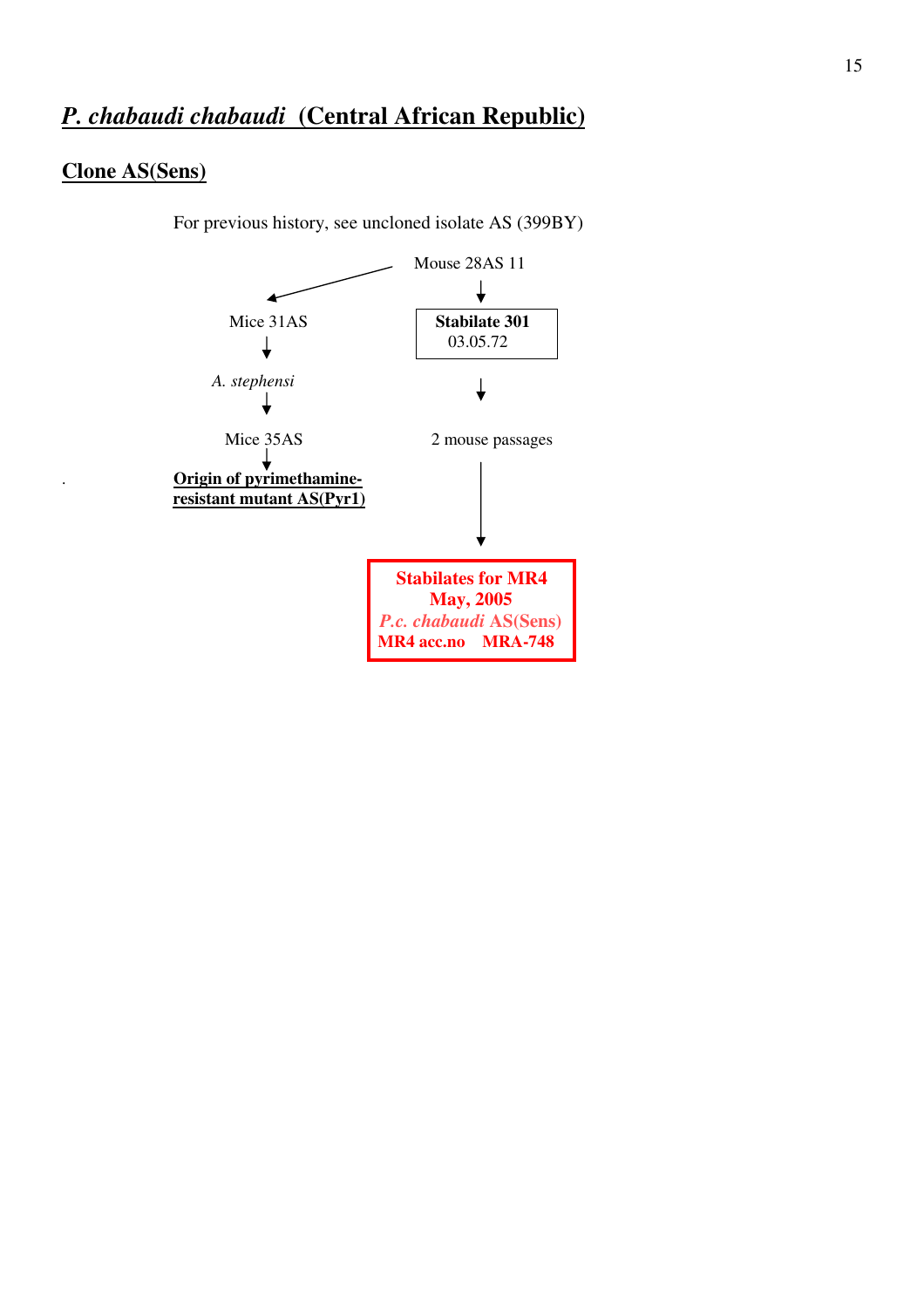#### Clone AS(Pyr1) (pyrimethamine-resistant)

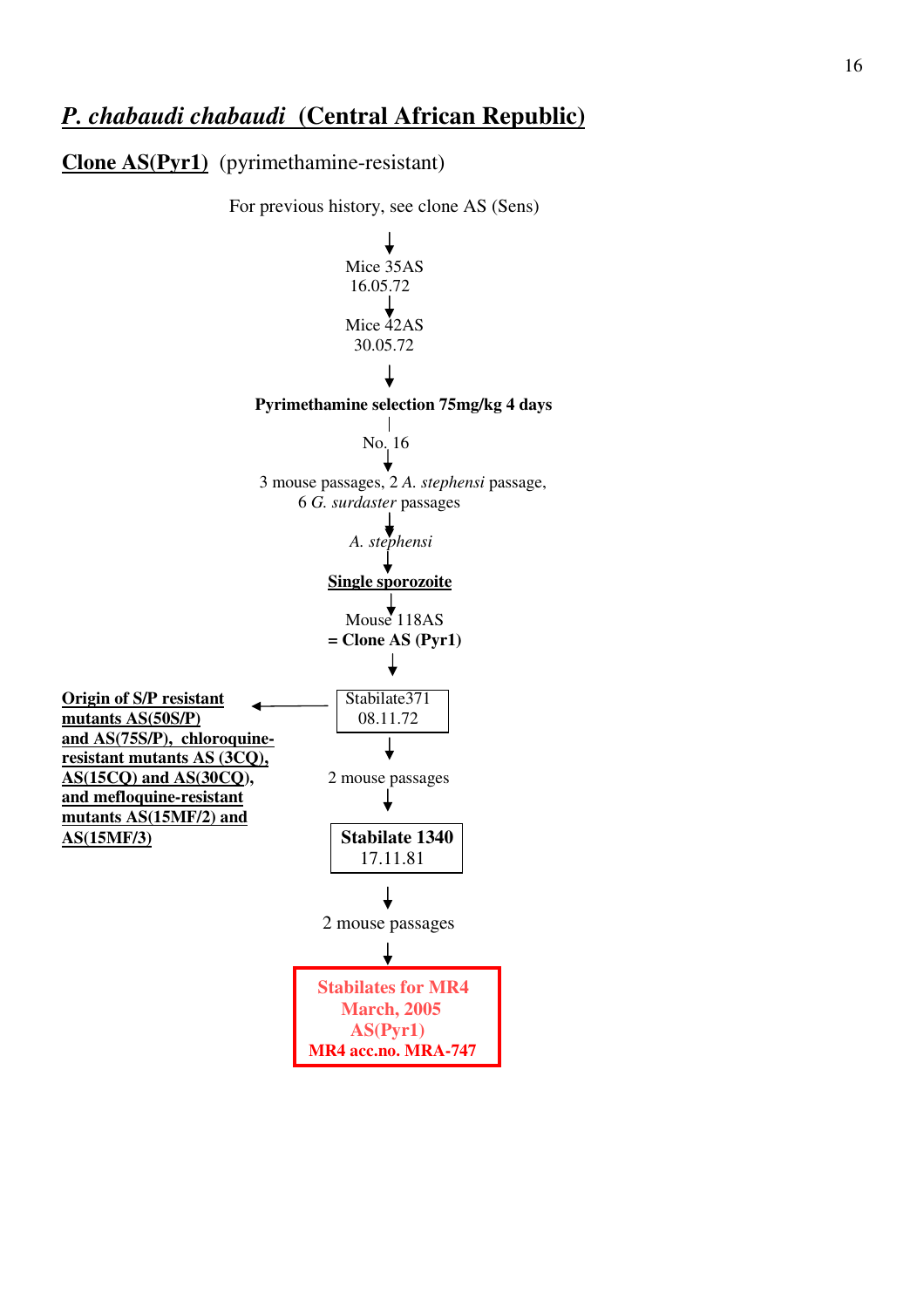#### Clone AS(50S/P) (sulfadoxine-pyrimethamine resistant)

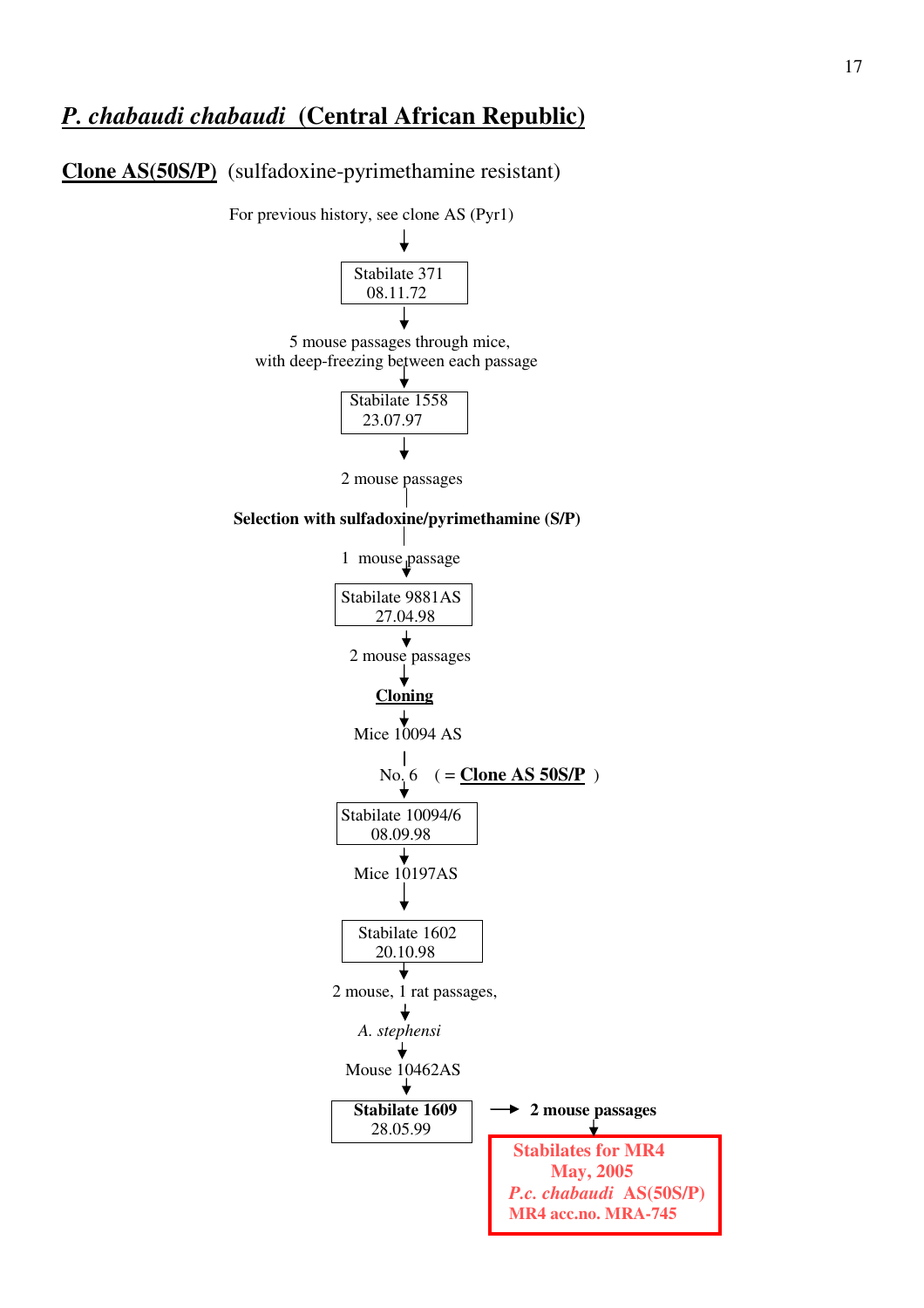#### Clone AS(3CQ) (chloroquine-resistant)

For previous history, see clone AS (Pyr1)

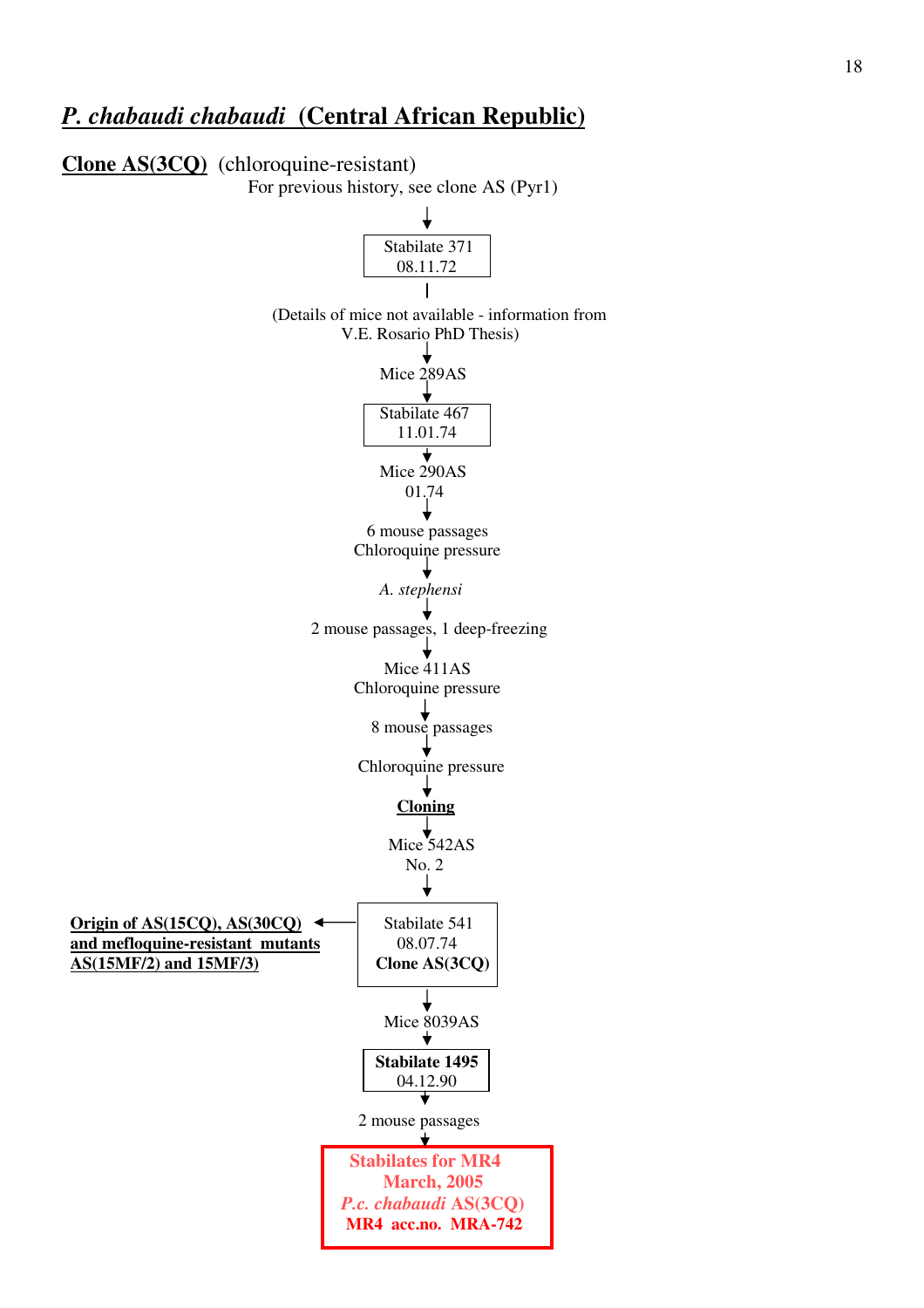Clone AS(30CQ) (highly chloroquine-resistant)

Information from R.A. Padua, PhD Thesis. Note: details of passages marked - - - - not available



For previous history, see clone AS (3CQ)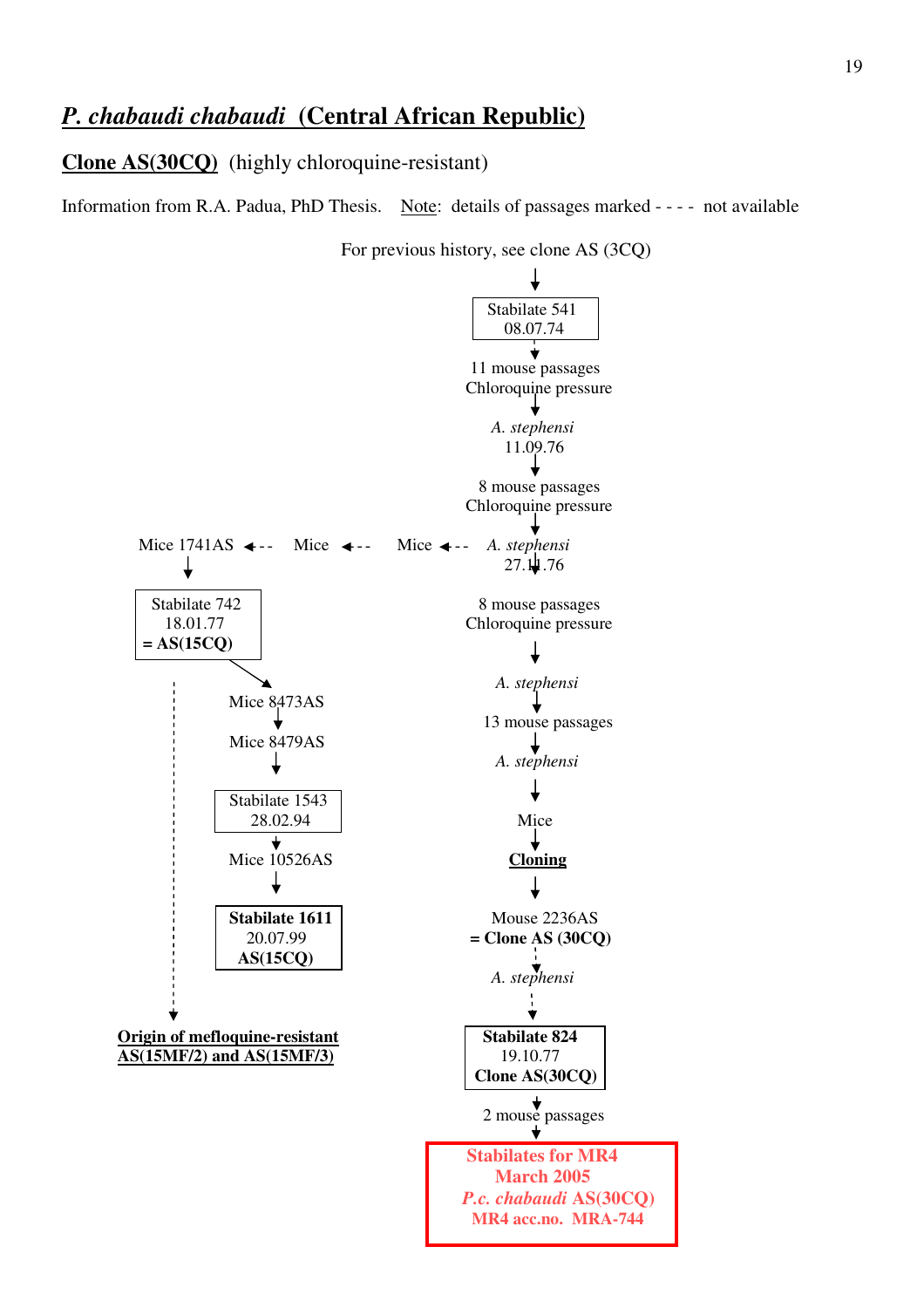#### Clone AS(15MF/3) (mefloquine-resistant)

 Information from R.A. Padua, PhD Thesis. For previous history, see clone AS (30CQ) Note: details of passages marked - - - - not available

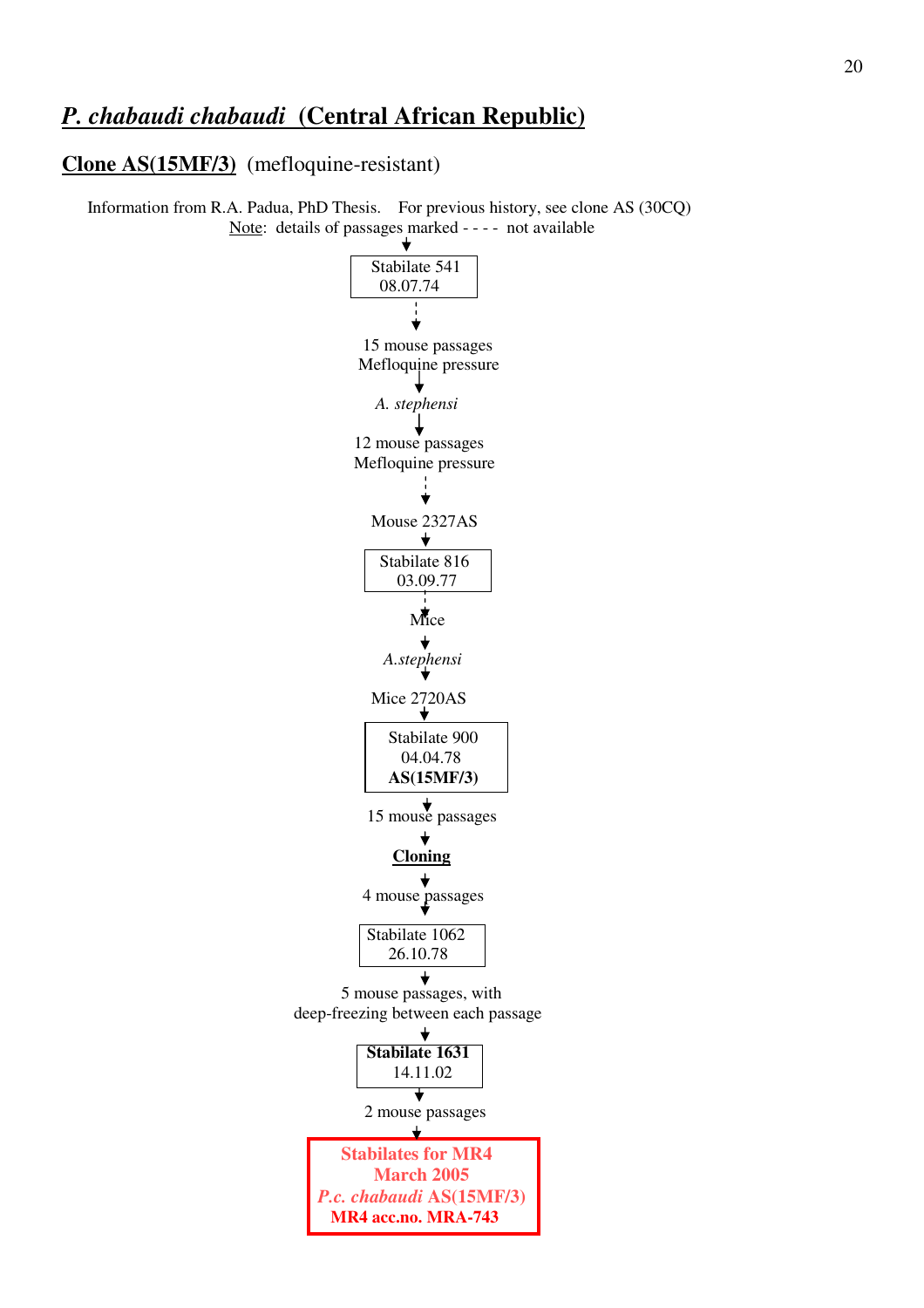# P. chabaudi adami (Congo Brazzaville) clones sent to MR4

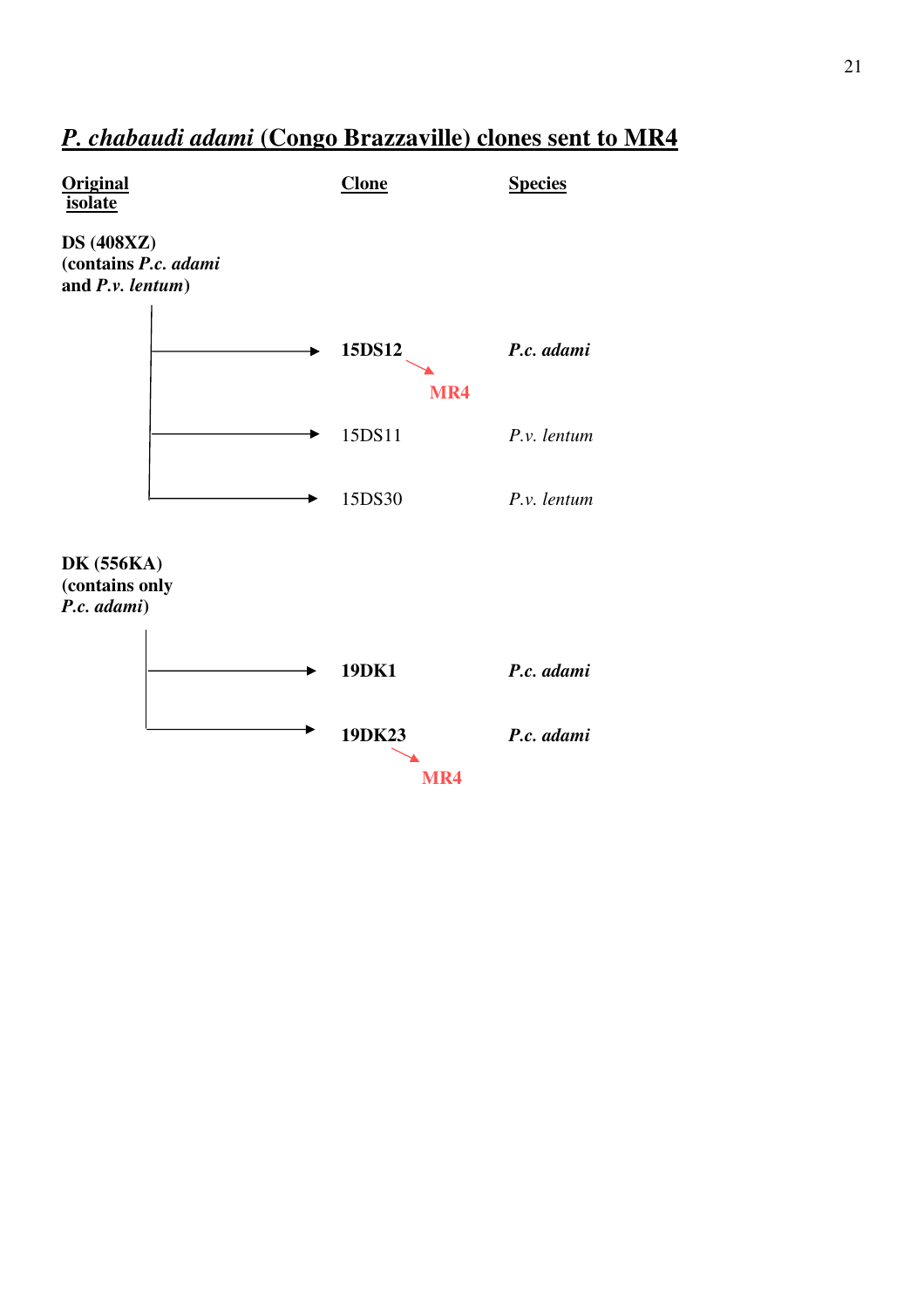## P. chabaudi adami (Congo Brazzaville)

#### Clone 15DS12

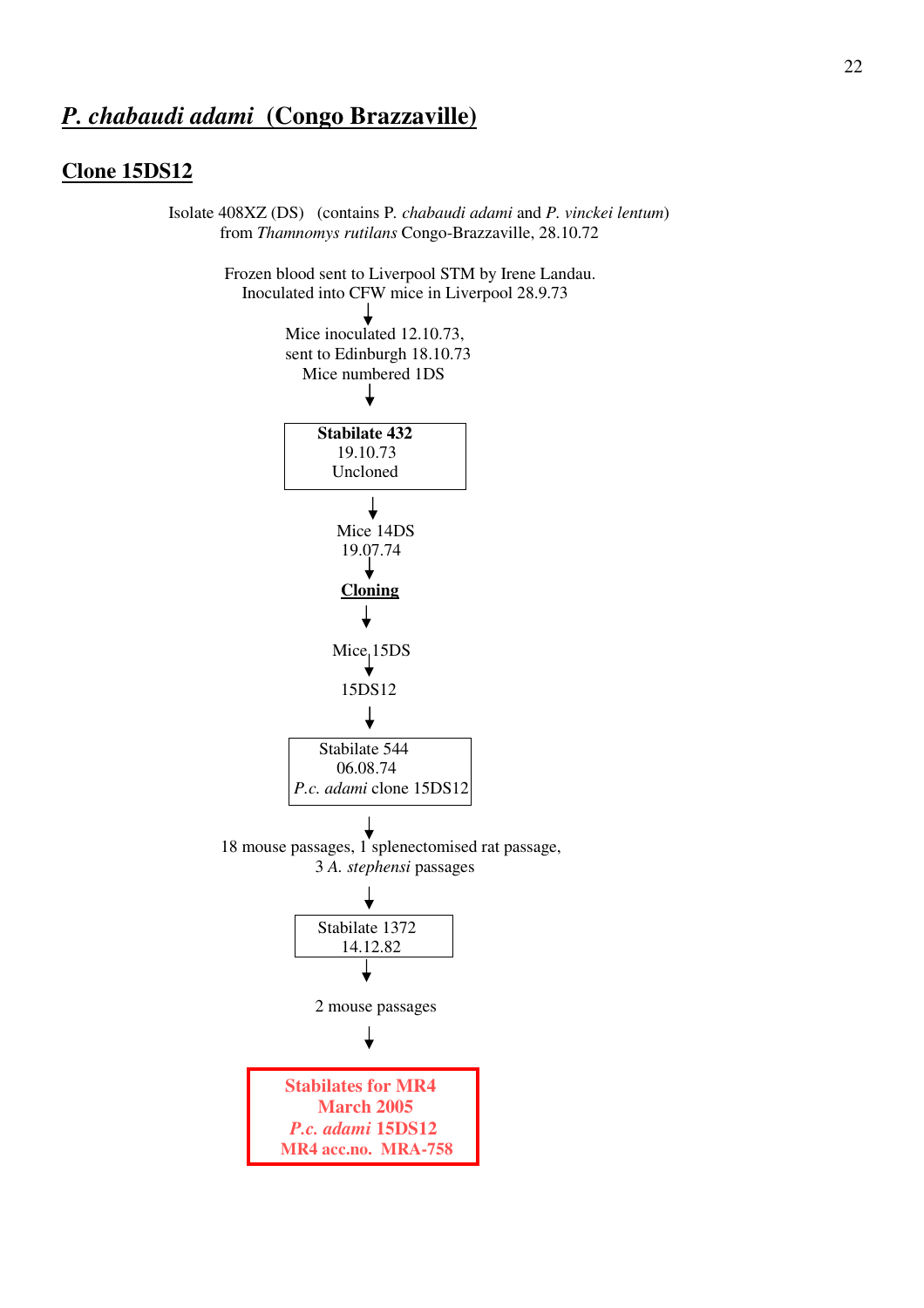## P. chabaudi adami (Congo Brazzaville)

#### Clone 19DK23

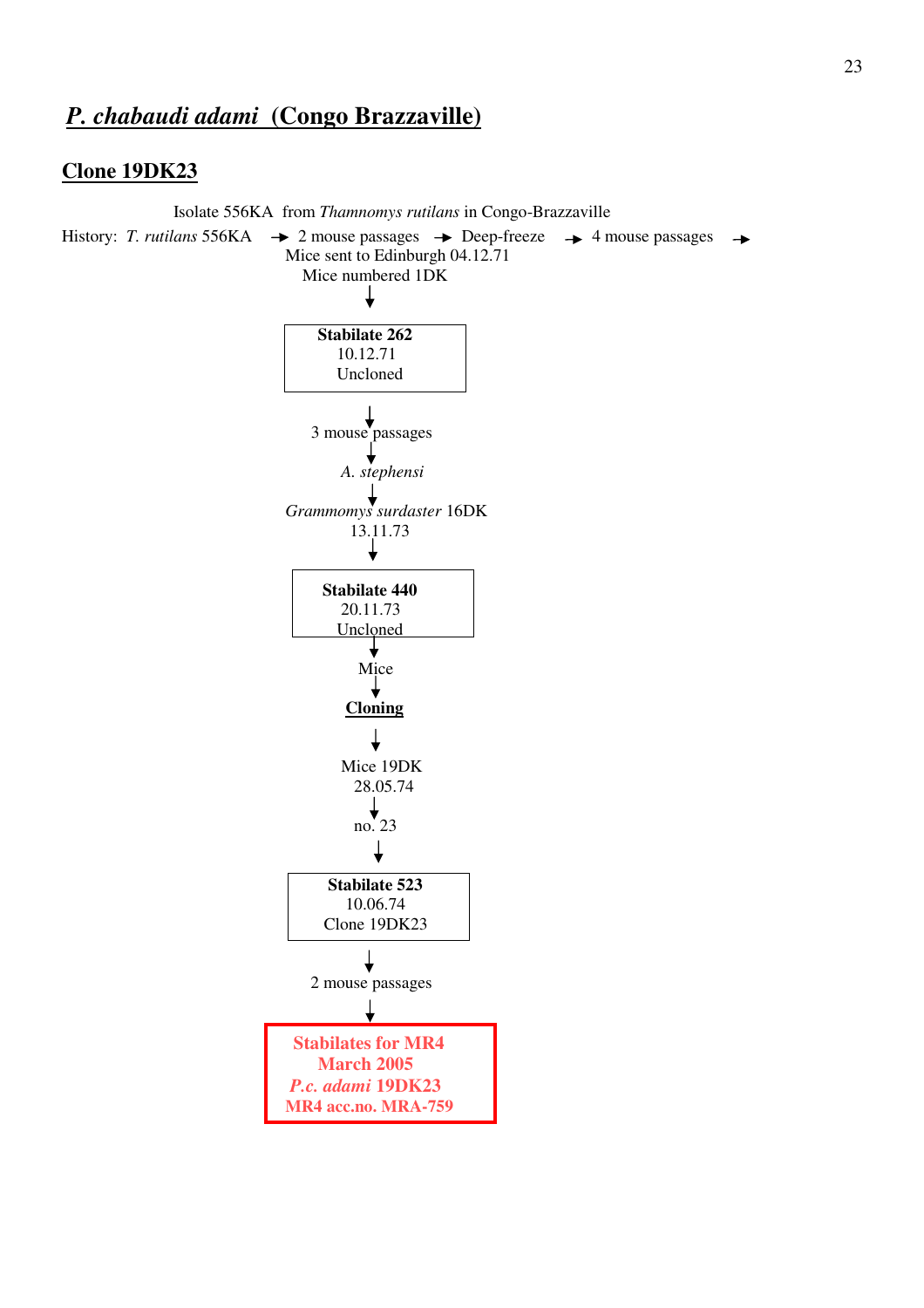# Plasmodium vinckei isolates and clones sent to MR4

## P. vinckei vinckei (Democratic Republic of Congo)

### Uncloned isolates

v-52

v-67

## P. vinckei brucechwatti (Nigeria)

Uncloned isolates

N48

1/69

## P. vinckei lentum (Congo Brazzaville)

| <b>Uncloned isolates</b> | <b>Derived clone</b> |
|--------------------------|----------------------|
| 170L (DE)                | DE                   |
| 408XZ(DS)                | 15DS30               |

### P. vinckei petteri (Central African Republic)

| <b>Uncloned isolates</b> | <b>Derived clones</b> |
|--------------------------|-----------------------|
| <b>BS</b>                | 4BS2                  |
| $\overline{CR}$          | 197CR27               |

# P. vinckei subsp. (Cameroon)

| <b>Uncloned isolate</b> |      |  | <b>Derived clone</b> |
|-------------------------|------|--|----------------------|
| Esekam IV               | (EL) |  | 8EL 8                |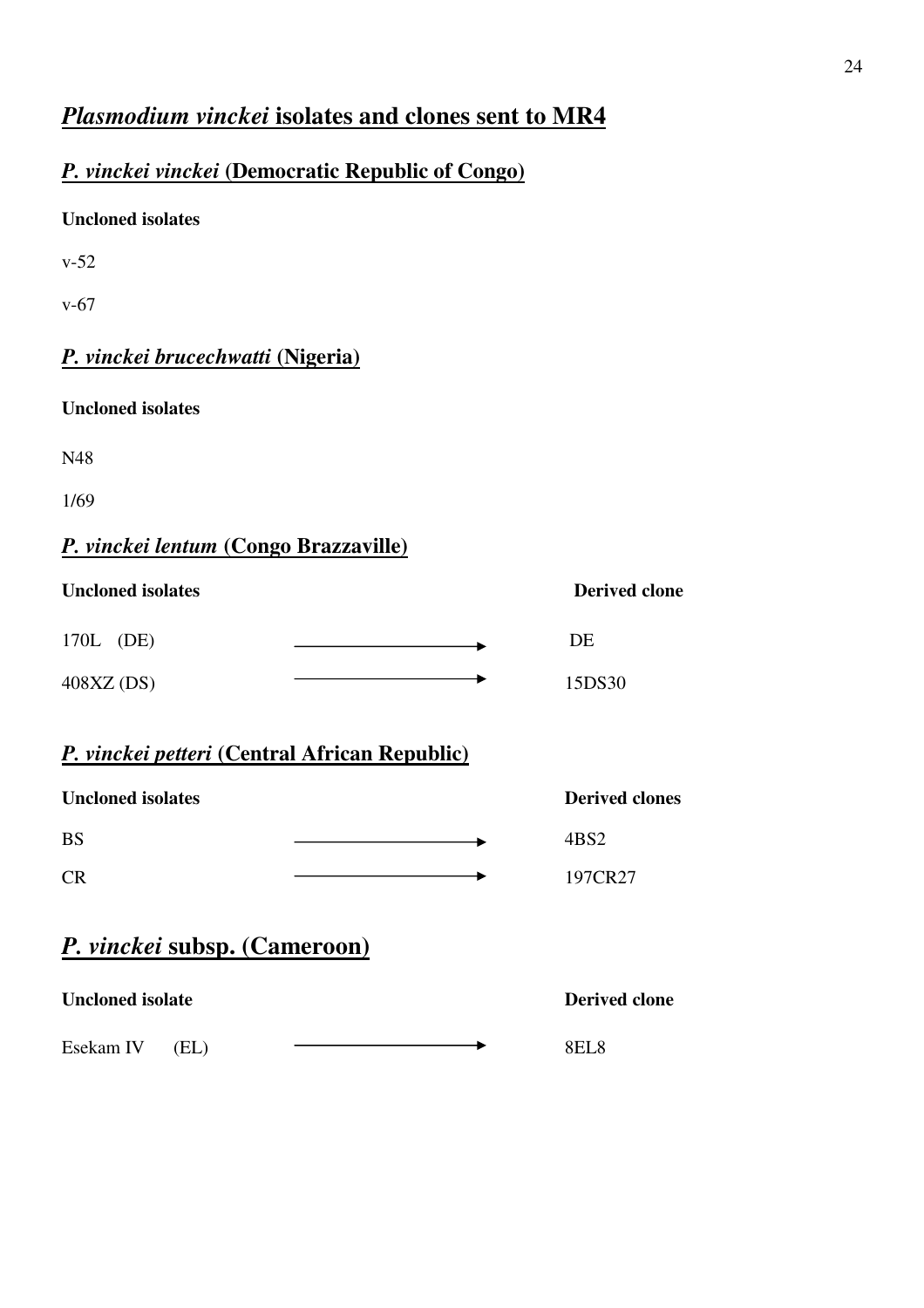# P. vinckei vinckei (Democratic Republic of Congo)

#### Isolate v-52

 Original Mukata isolate from Anopheles dureni millecampsi Isolated in Kamena (River Kinga), Katanga, Congo, by I.H. Vincke in 1952.

Mice 39B from R. Killick-Kendrick, Imperial College, Ascot, 13.08.70

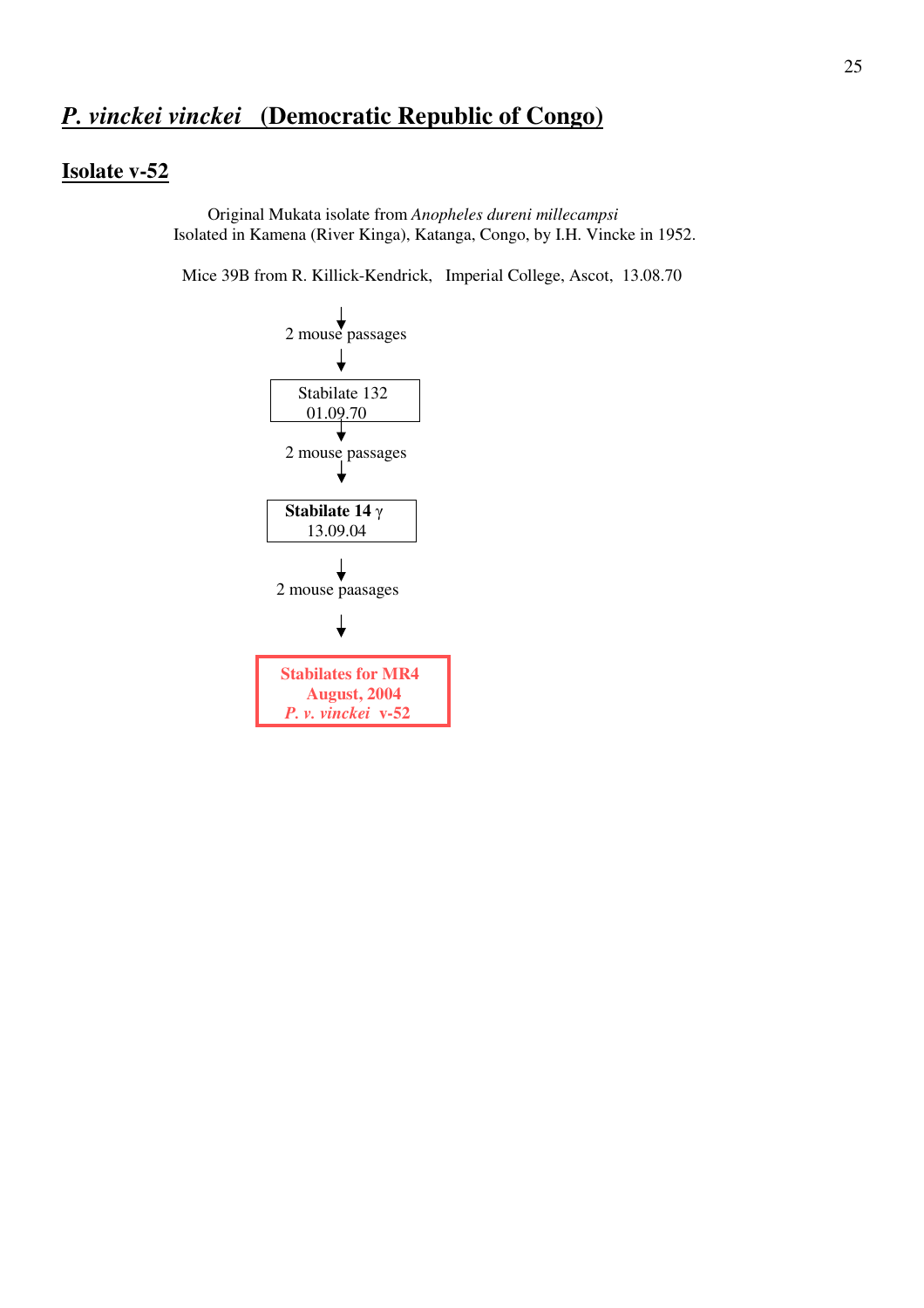# P. vinckei vinckei (Democratic Republic of Congo)

### Isolate v-67

Original v-67 isolate from Anopheles dureni millecampsi in Kamena (River Kinga), Katanga, Congo, 1967, made by J .M. Bafort.

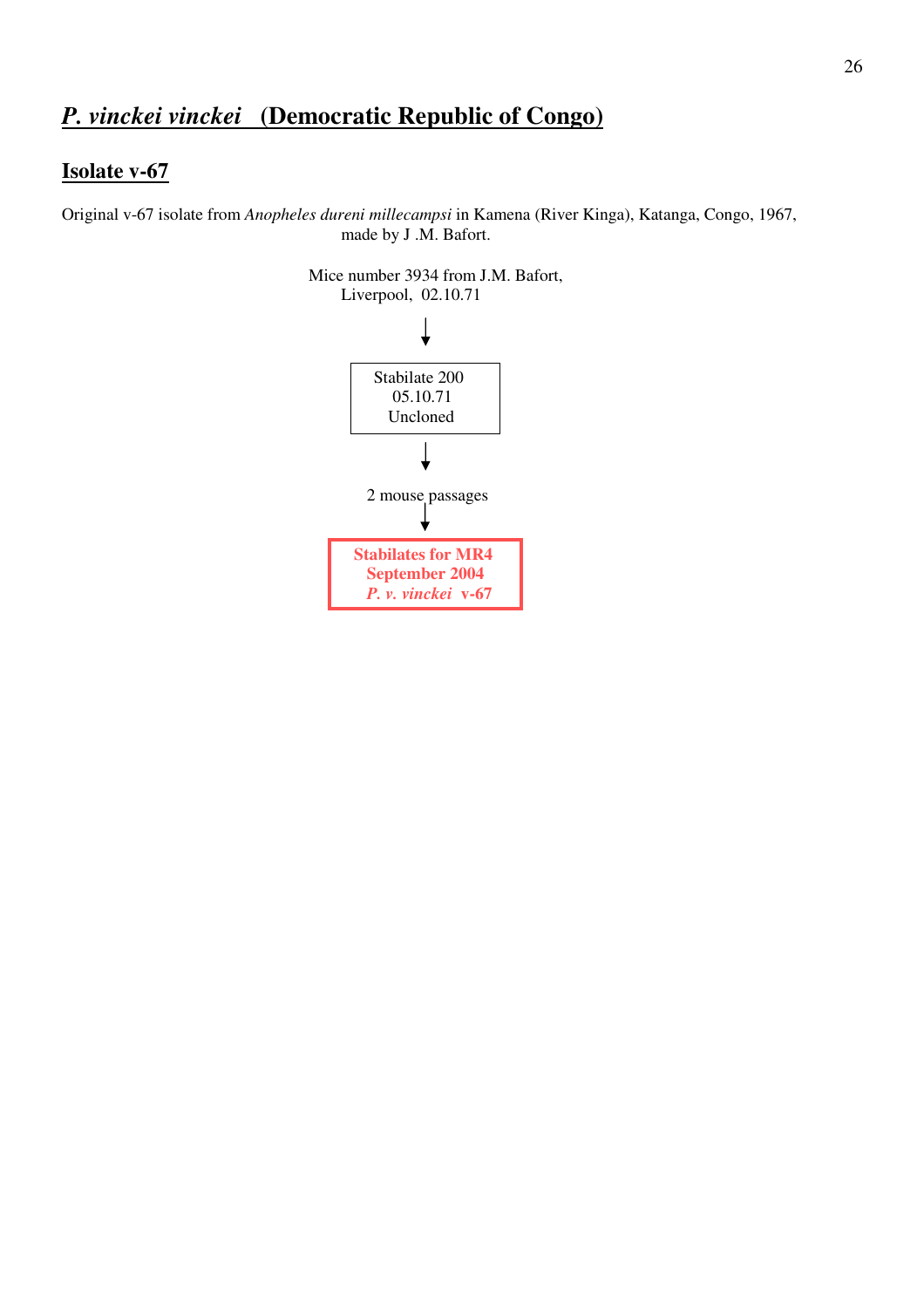# P. vinckei brucechwatti (Nigeria)

### Isolate 1/69 (DA)

Collected in Nigeria in 1969. Sent by R. Killick-Kendrick, Imperial College Ascot, 08.10.71

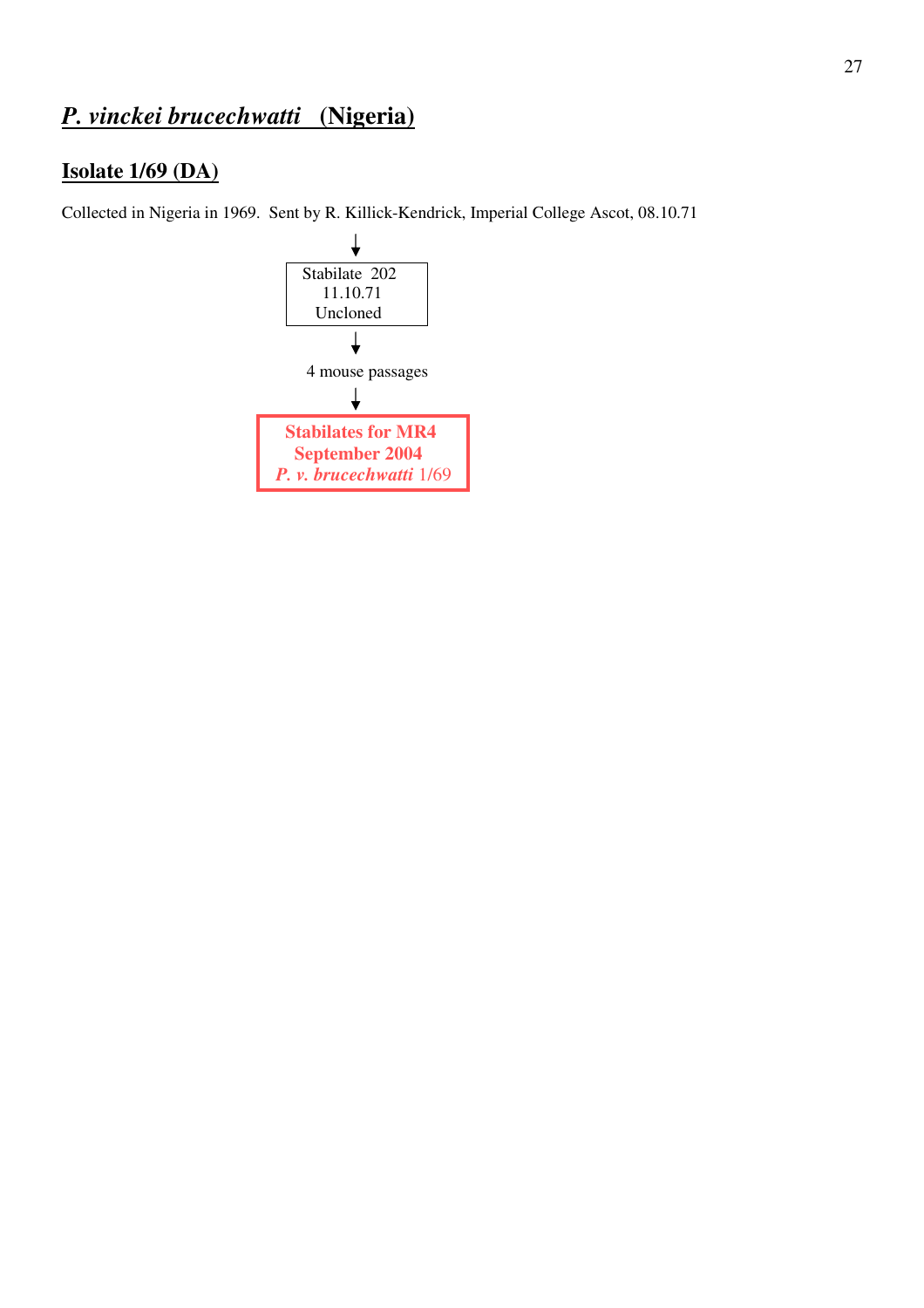# P. vinckei brucechwatti (Nigeria)

#### Isolate N48 (DB)

Collected in Nigeria in 1967.

Mice inoculated from deep-frozen sample  $(=3<sup>rd</sup>$  passage from wild, frozen 09.09.67), sent by R. Killick- Kendrick, Imperial College Ascot, 25.10.71.

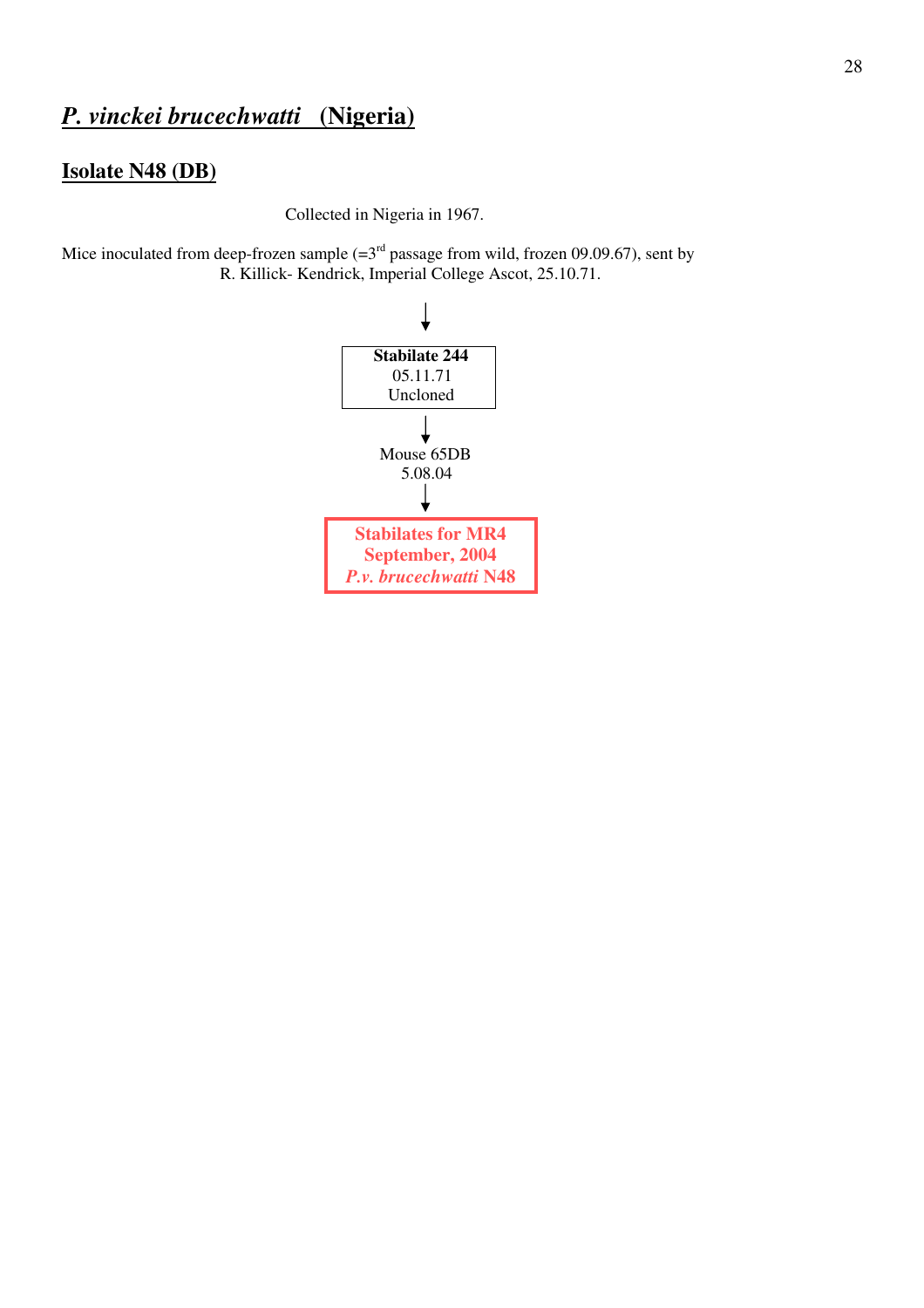#### Clone 15DS30

 Isolate 408XZ from Thamnomys rutilans, Congo-Brazzaville (contains P. vinckei lentum and P. chabaudi adami)

#### Frozen blood sent to Liverpool STM by Irene Landau



Mice inoculated 12.10.73, sent to Edinburgh 18.10.73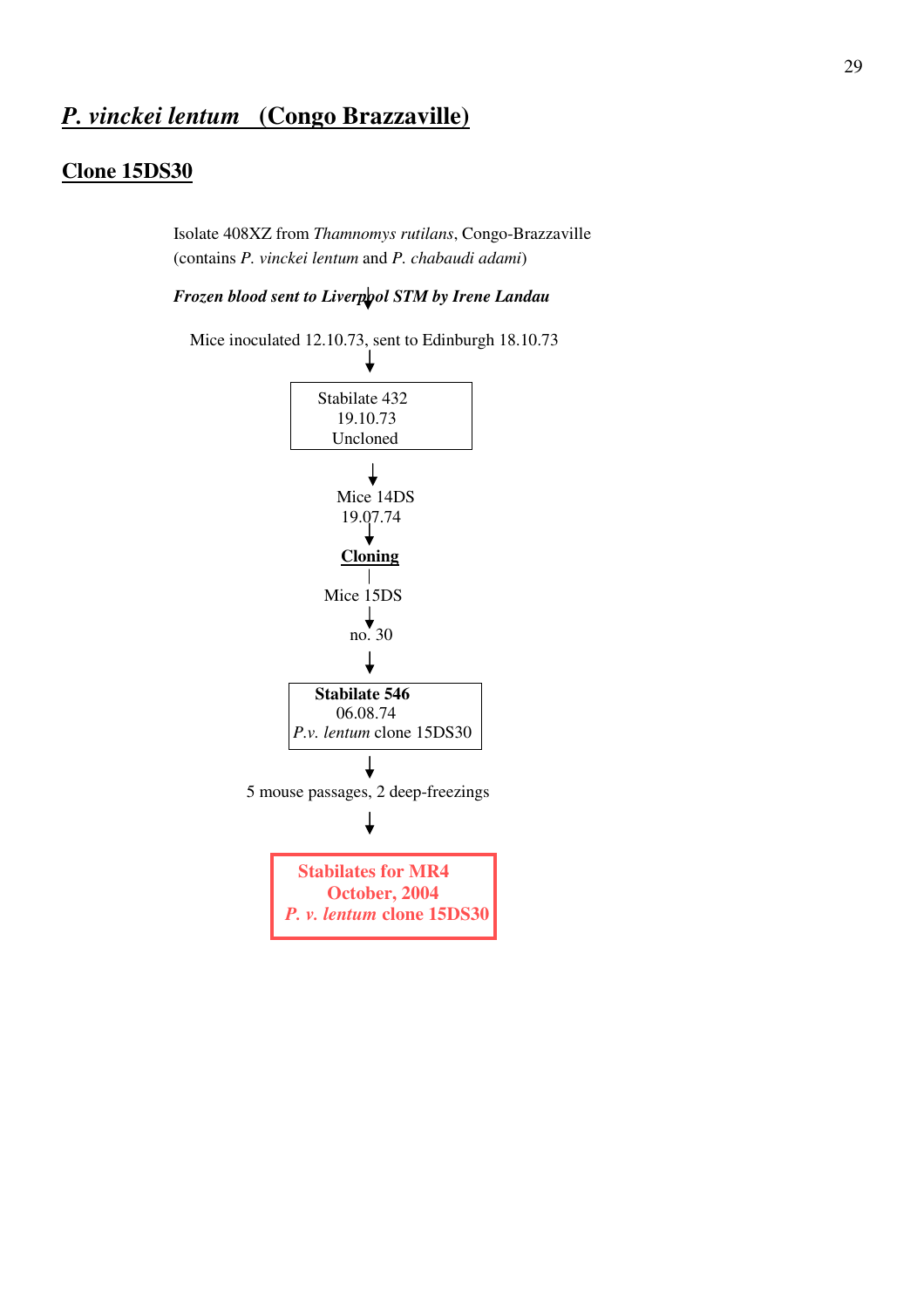### Isolate 170L (DE)

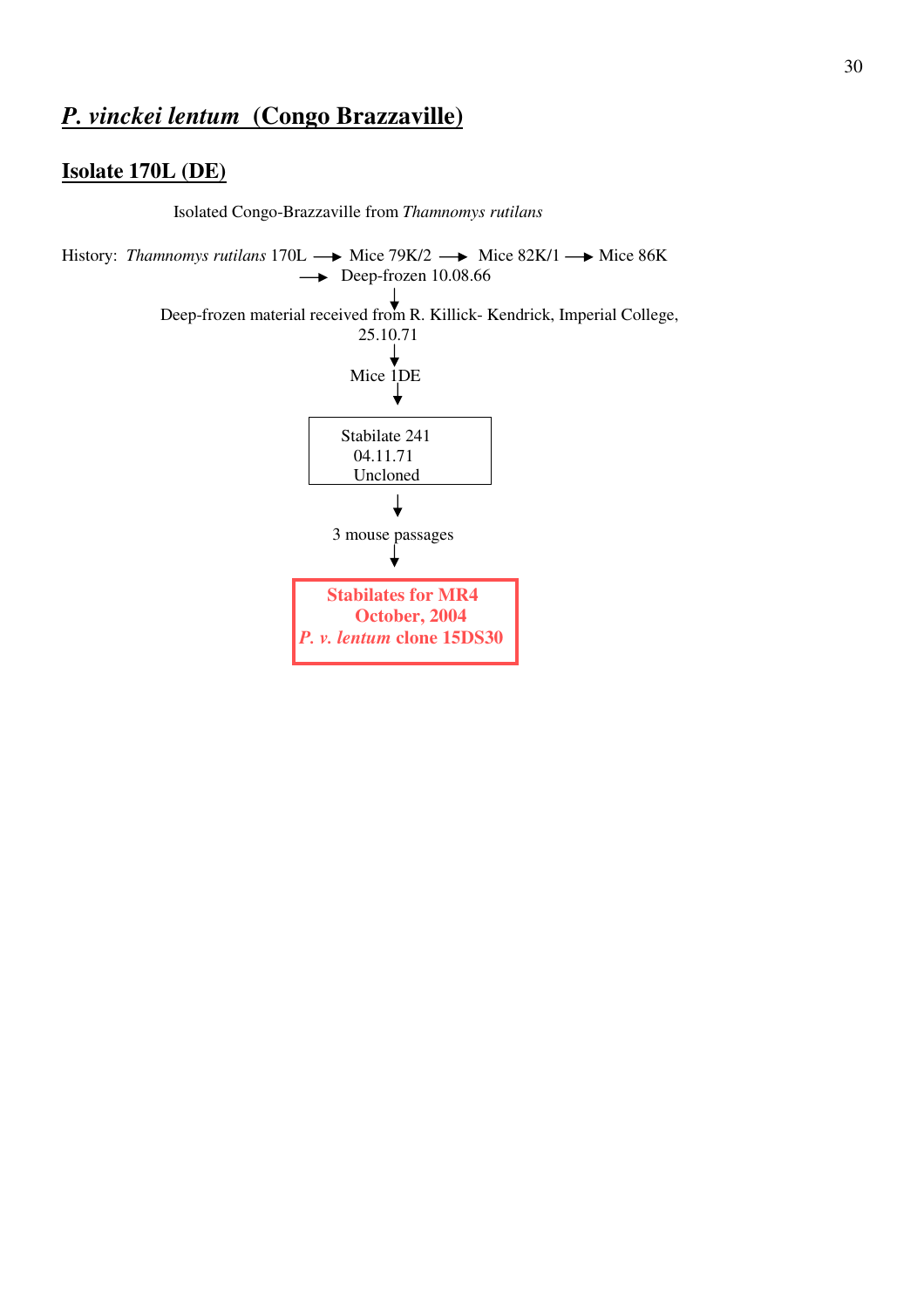# P. vinckei petteri (Central African Republic)

## Clone 4BS2

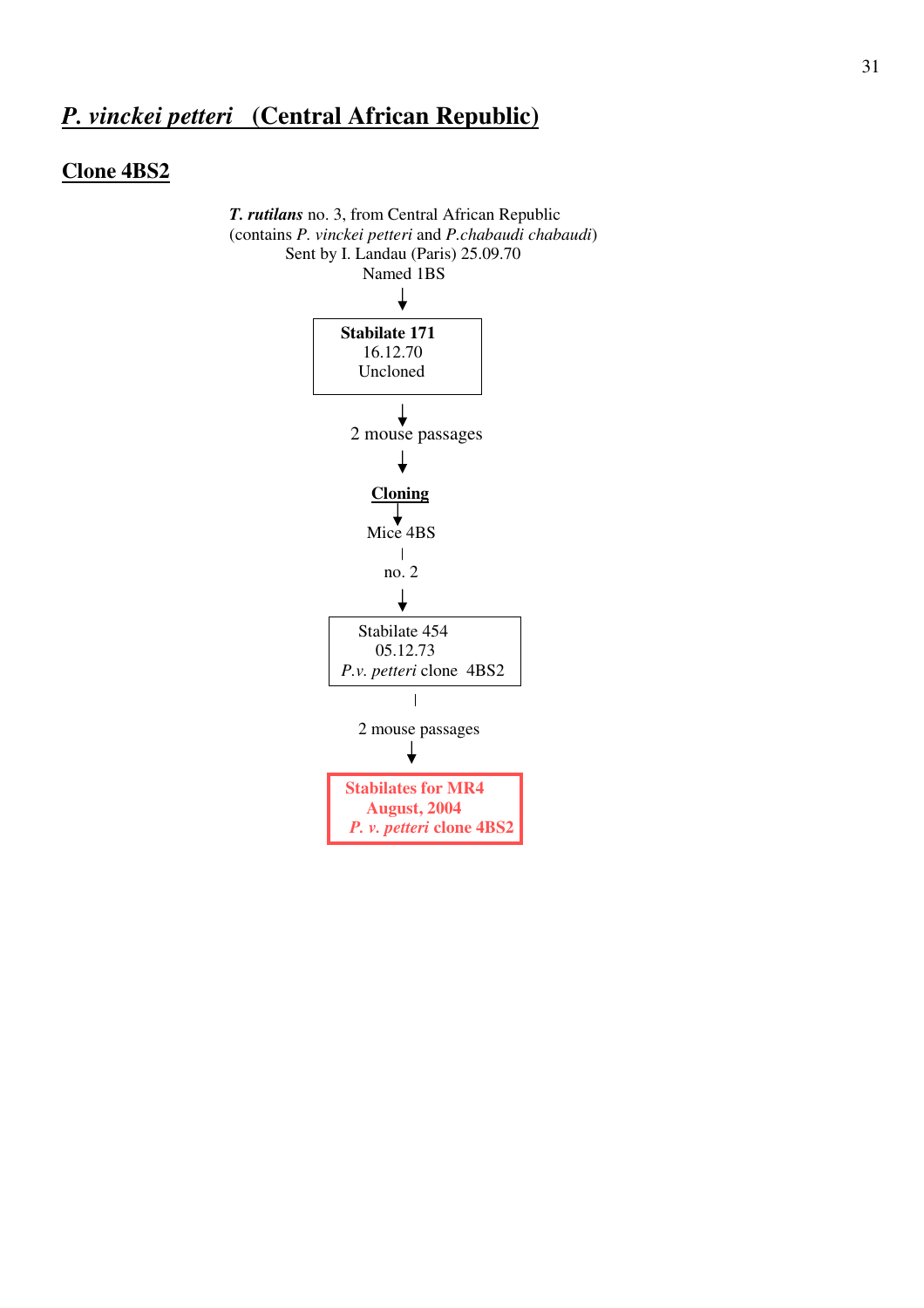## P. vinckei petteri (Central African Republic)

#### Clone 197CR27

 T. rutilans no. 26, from Central African Republic (contains P. vinckei petteri and P.chabaudi chabaudi)

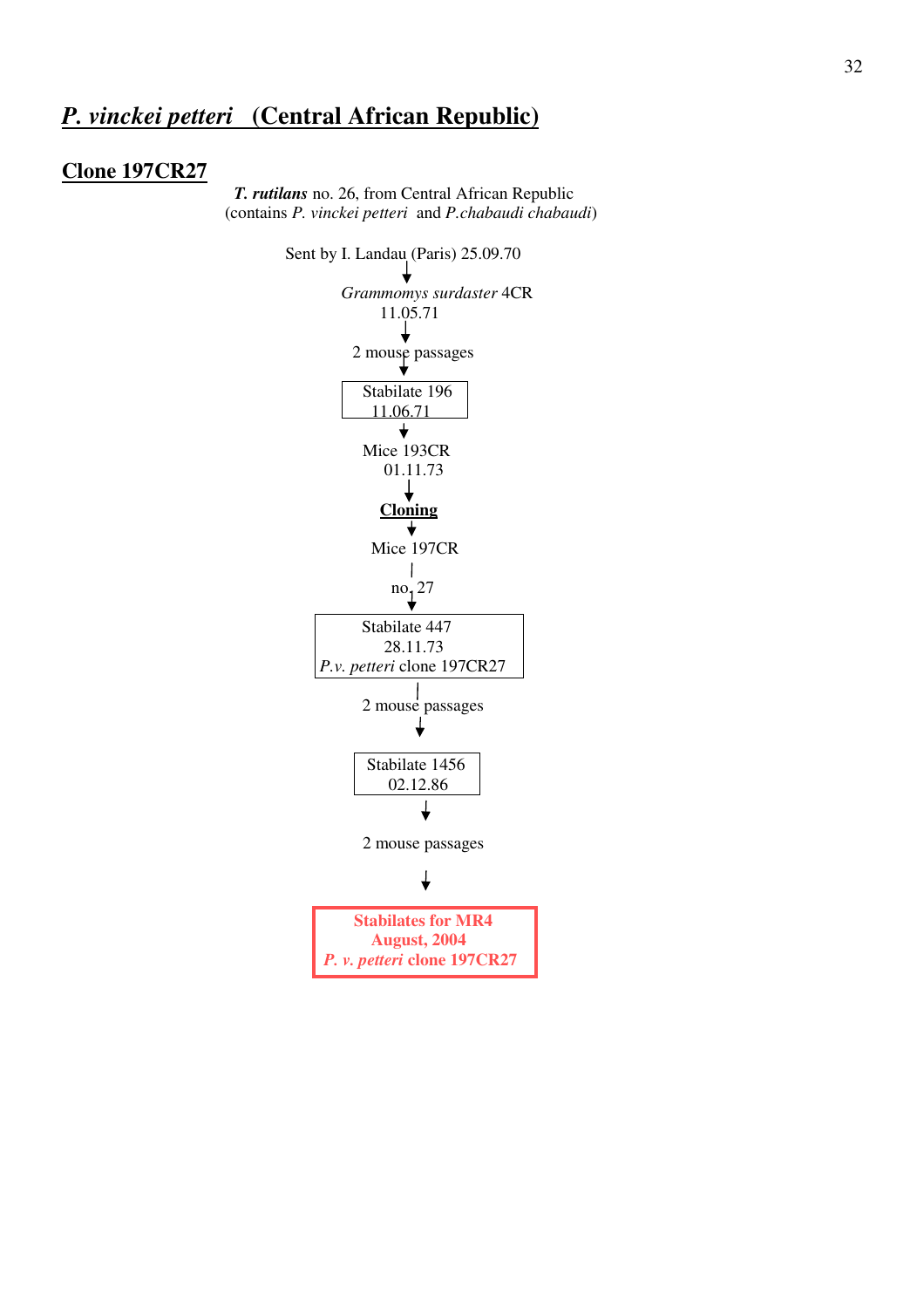# P. vinckei (Cameroon)

### Clone 8EL8

Original Esekam IV isolate from T. rutilans in Cameroon, March 1974, made by J..M. Bafort.

 Deep-freeze samples 3312 sent to Edinburgh 24.10.77 by Marc Wéry, Antwerp Contains P. vinckei and P. yoelii

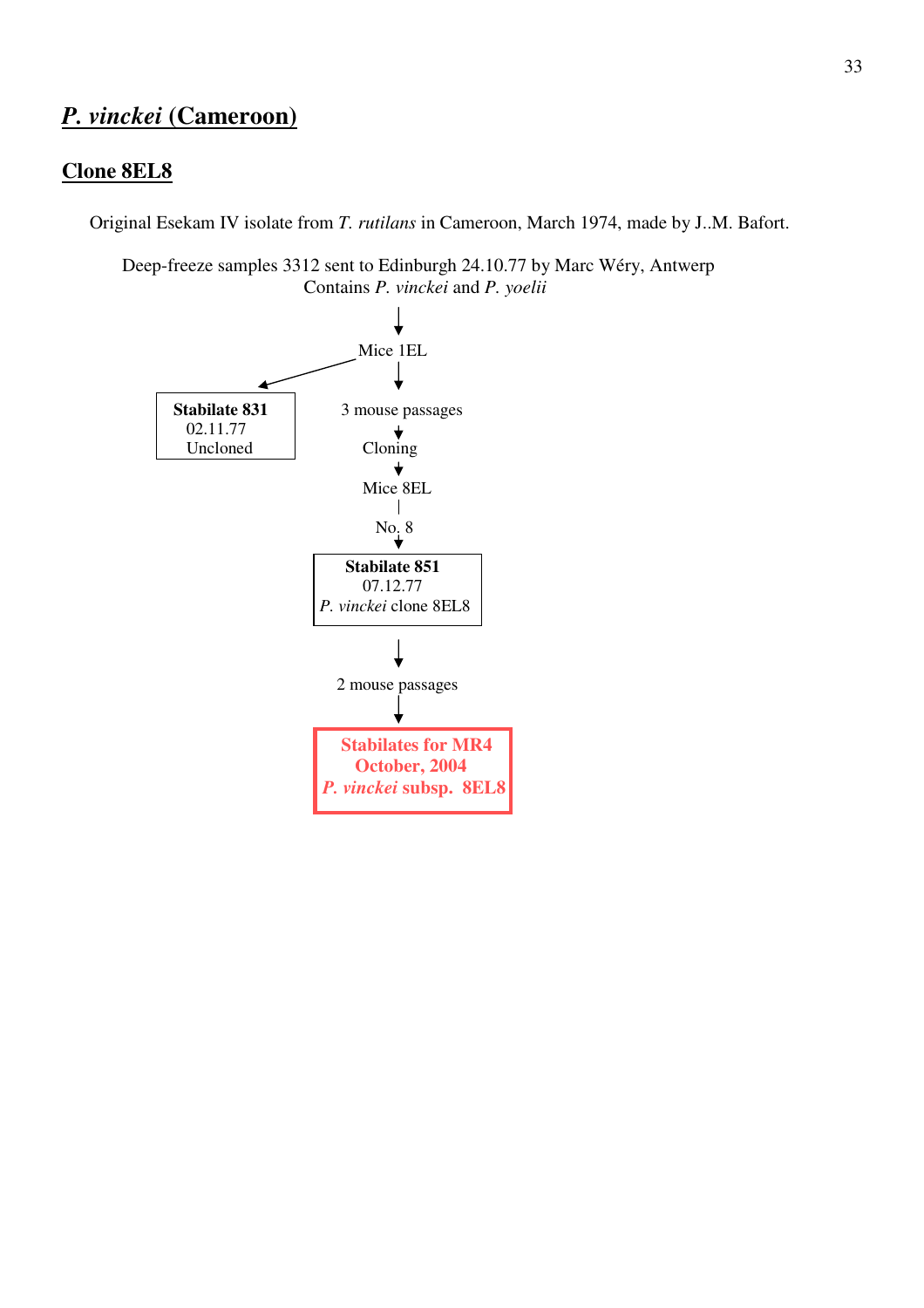### Isolate 17X and derived clones

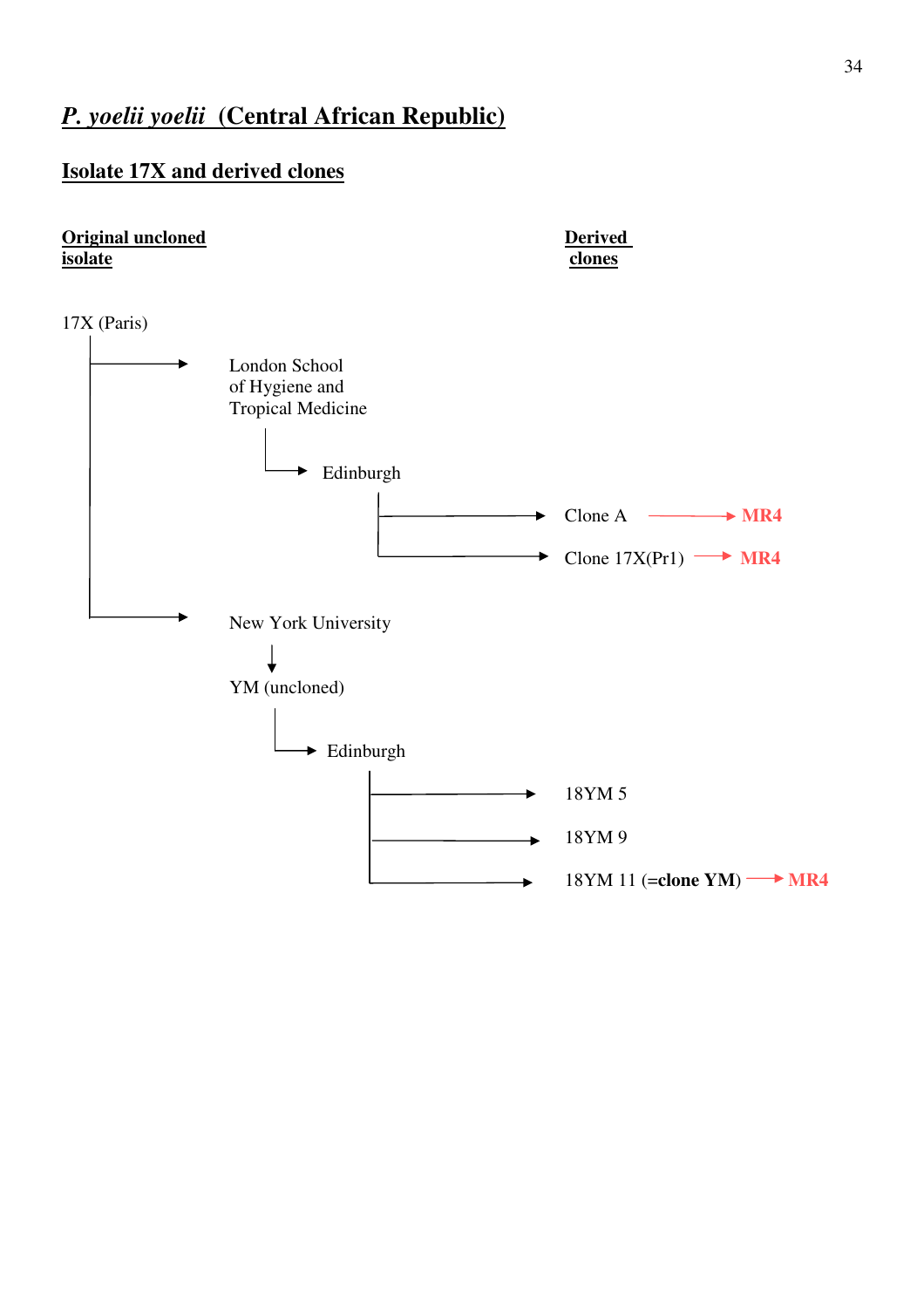#### Isolate 17X

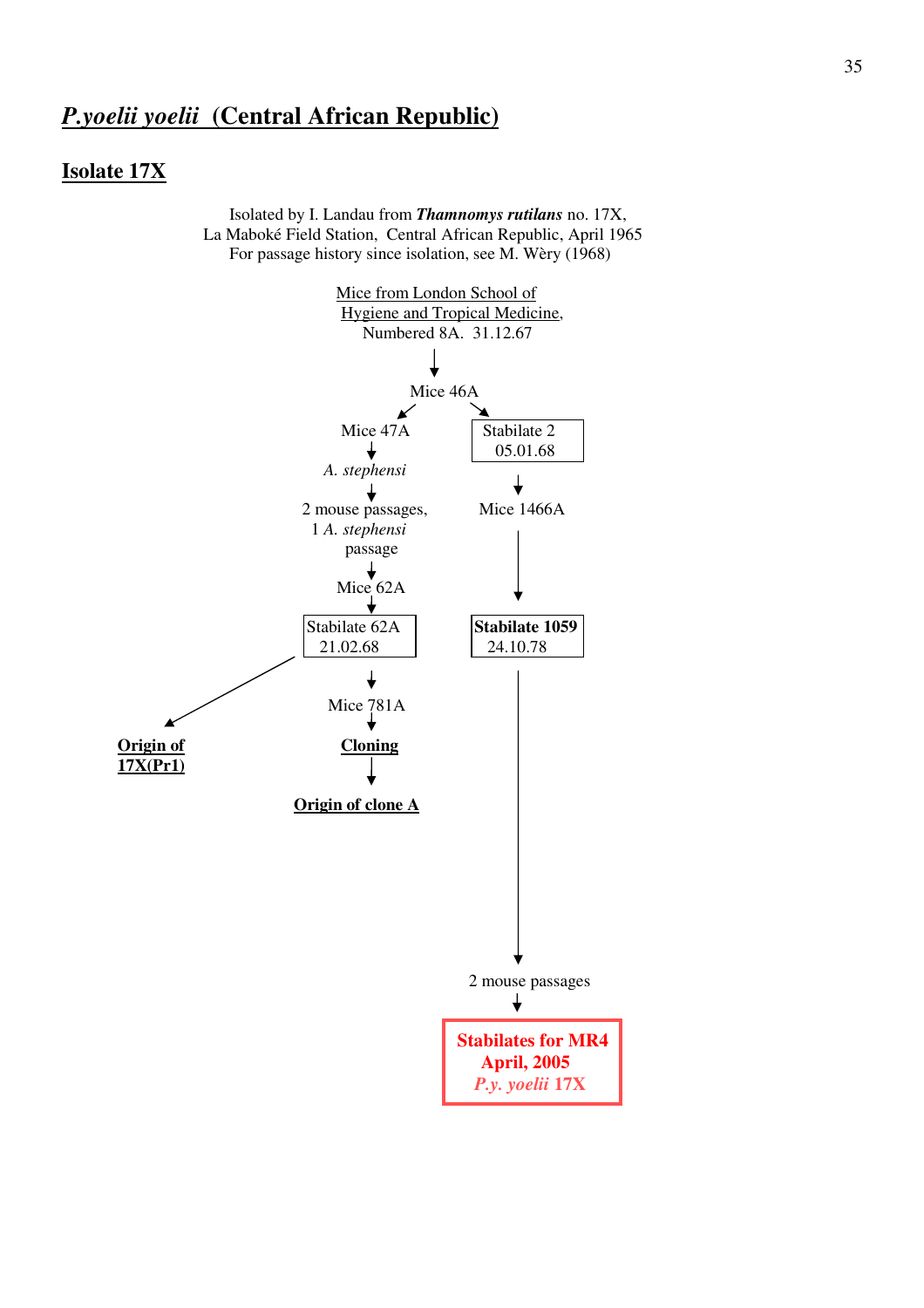#### Clone 17X A

For previous history, see isolate 17X

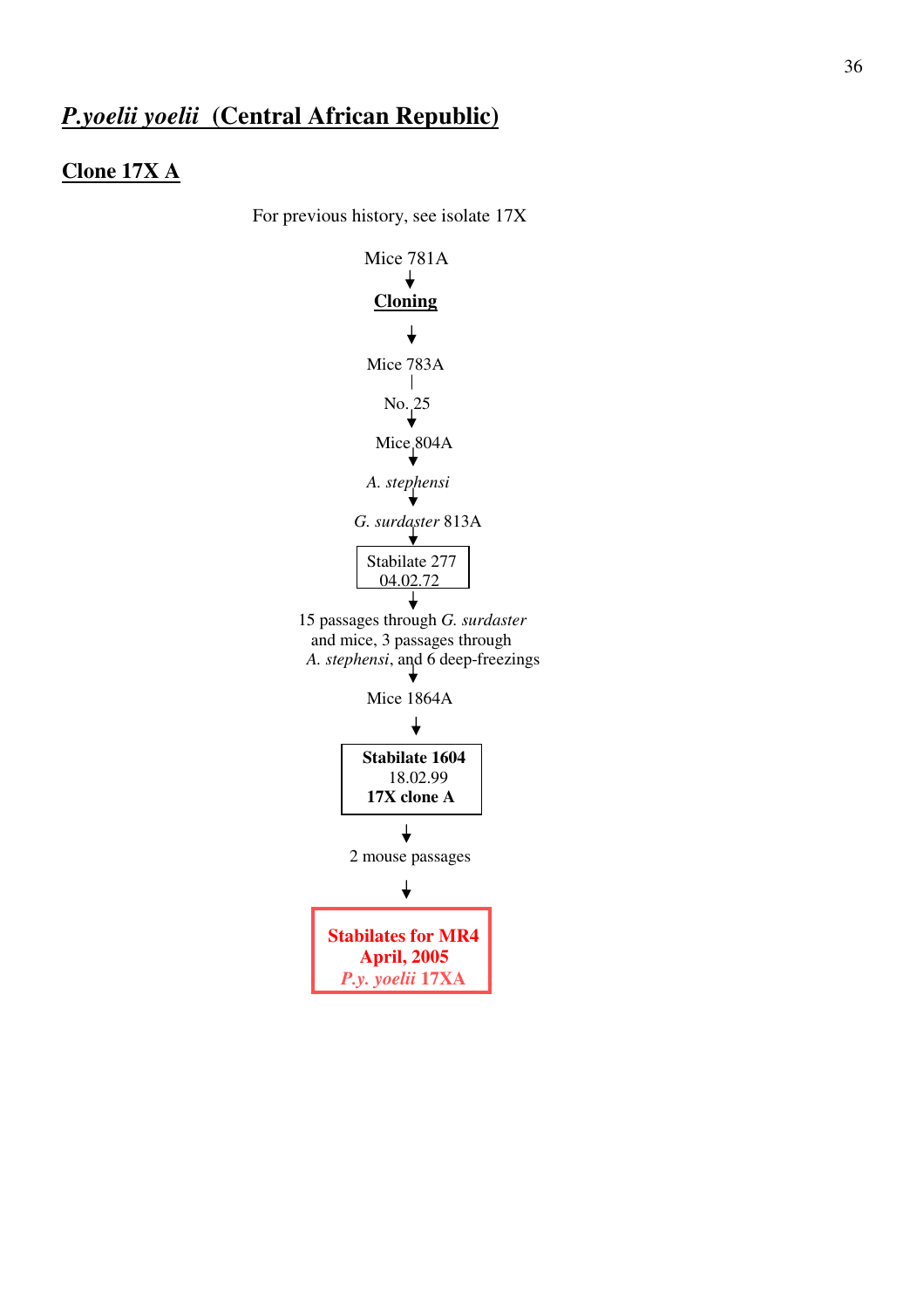#### Clone 17X (Pr1)

 For previous history, see isolate 17X Stabilate 62A 21.02.68  $\overline{\mathbf{t}}$  6 mouse, 6 G. surdaster, 3 A. stephensi passages Mice SA64 – SA72 25.05.70 Pyrimethamine selection ex SA64 no. 9  $(= 17X(Pr1))$  8 mouse, 1 A. stephensi passages G. surdaster 322A A. stephensi G. surdaster 335A 11 G. surdaster, 5 A. stephensi passages Stabilate 174  $\longleftarrow$  G. surdaster 447A 21.12.70 3 mouse, 15 G. surdaster, 8 A. stephensi passages ╈ Mice 617A ╈ Cloning  $\Box$  No. 7  $\bigstar$  5 mouse, 1 G. surdaster, 3 A. stephensi passages  $\bigstar$ Mice  $707A$ Stabilate 203 Stabilates for MR4 11.10.71  $\rightarrow$  2 mouse passages  $\rightarrow$  April, 2005 17X(Pr1) clone P.y. yoelii 17X(Pr1)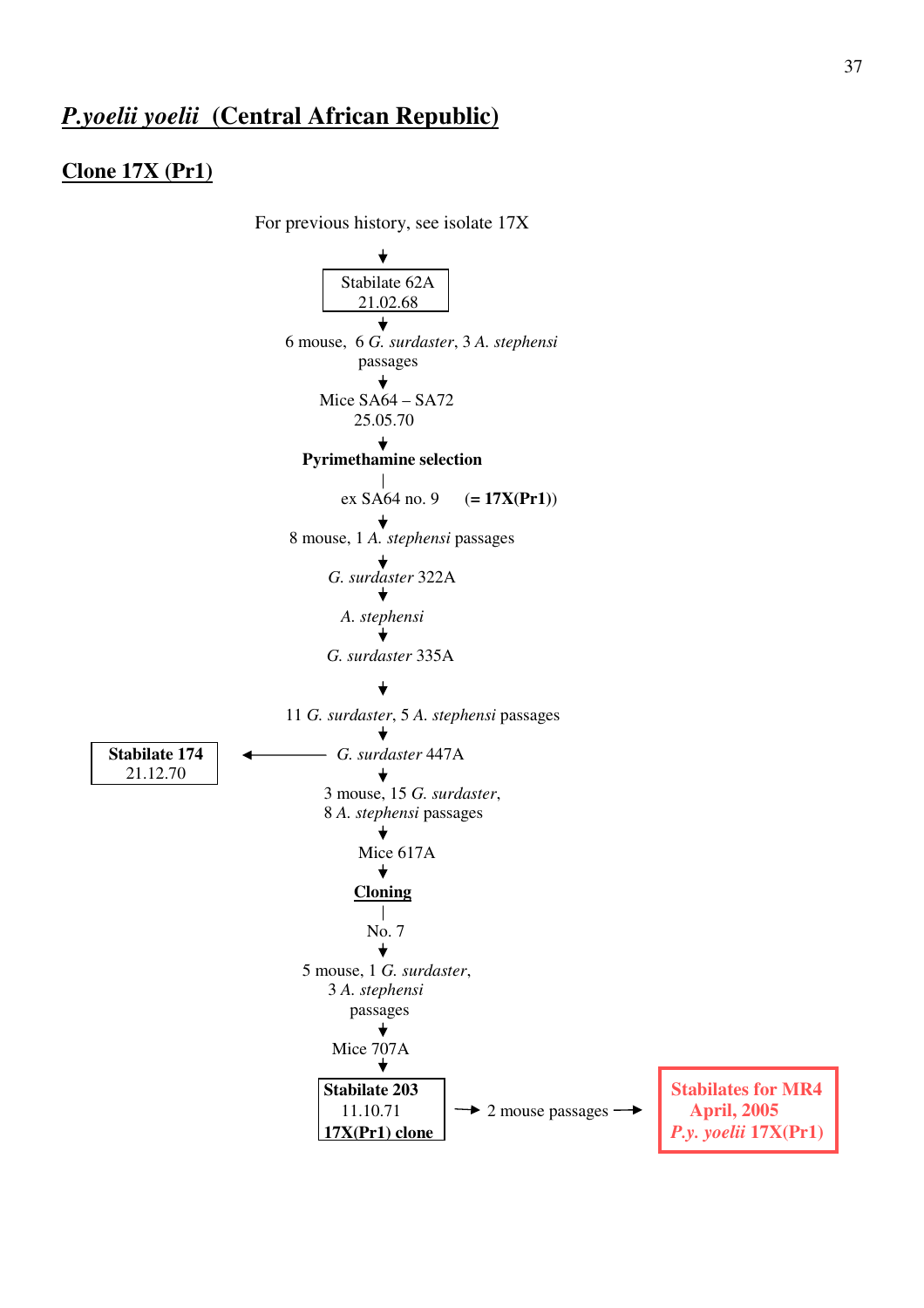#### Clone YM

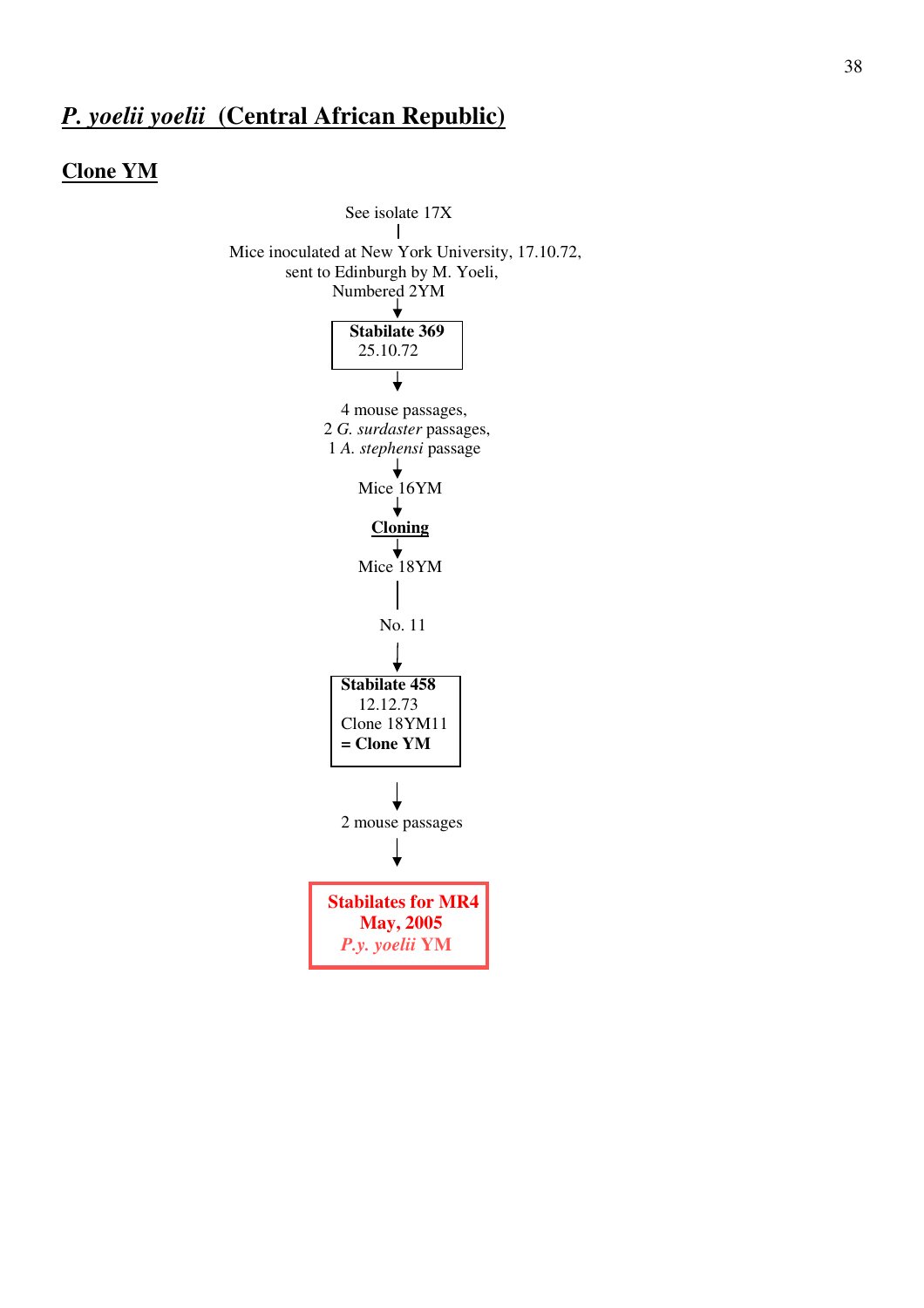### Isolate 33X and derived clones

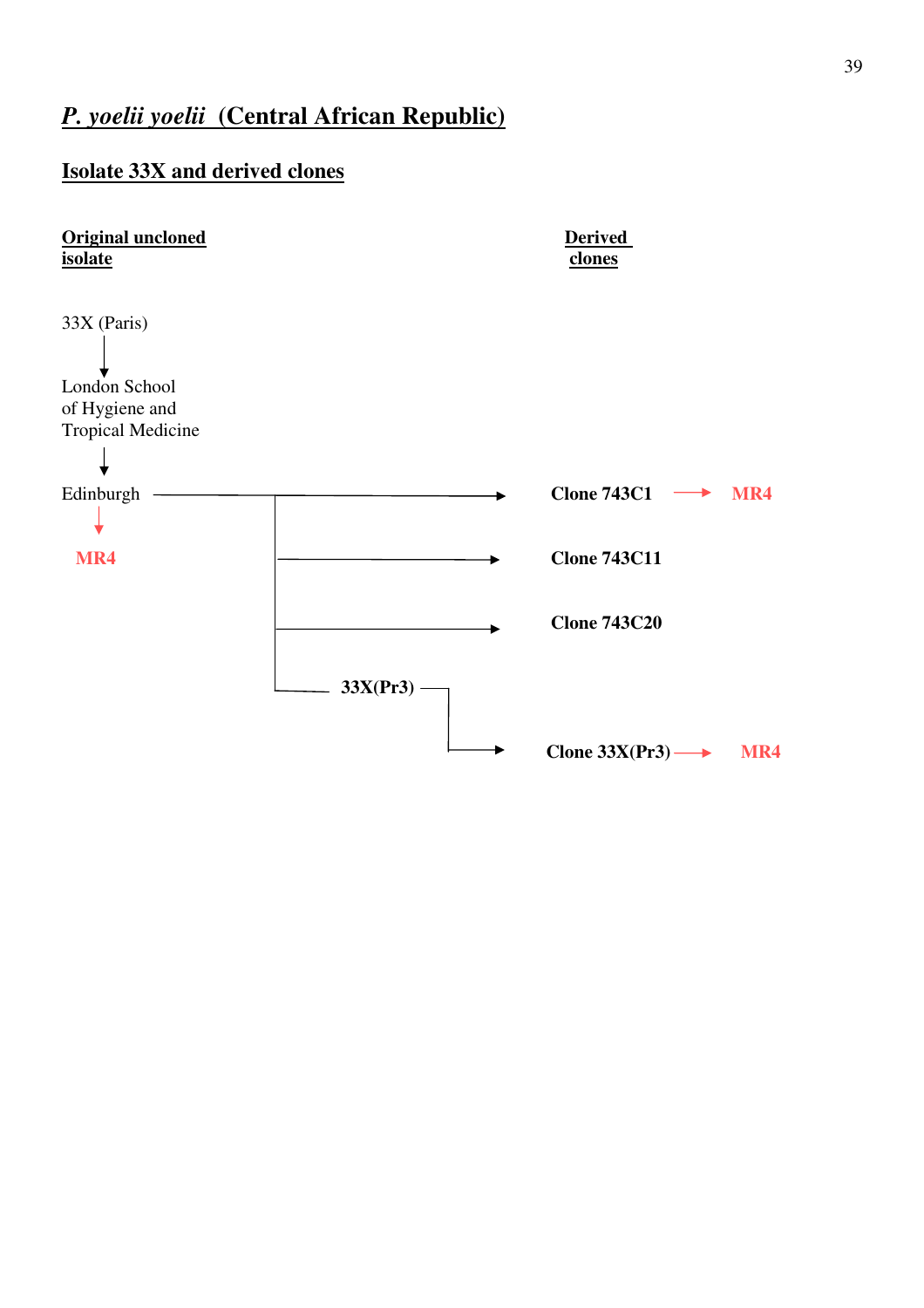#### Isolate 33X and origin of clones